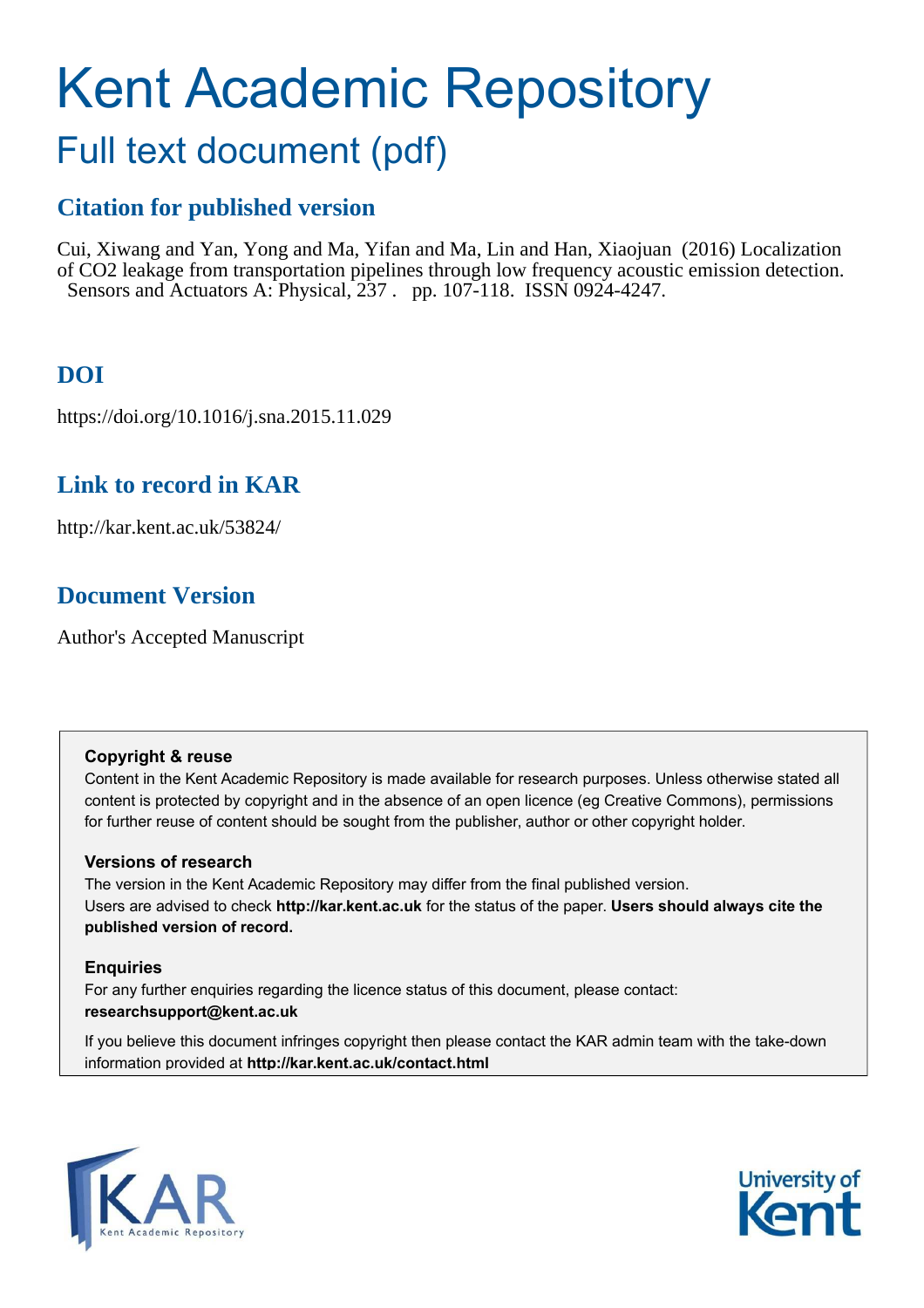### **Localization of CO<sup>2</sup> leakage from transportation pipelines through low frequency acoustic emission detection**

Xiwang Cui<sup>a</sup>, Yong Yan<sup>b,a</sup>, Yifan Ma<sup>a</sup>, Lin Ma<sup>c,a</sup>, Xiaojuan Han<sup>a</sup>

*a School of Control and Computer Engineering, North China Electric Power University, Beijing 102206, P R China* 

*b School of Engineering and Digital Arts, University of Kent, Canterbury, Kent, CT2 7NT, UK* 

<sup>c</sup>*Department of Mechanical Engineering, University of Sheffield, Sheffield, S10 2TN, UK*

#### **Abstract:**

Carbon Capture and Storage is a technology to reduce greenhouse gas emissions.  $CO<sub>2</sub>$  leak from high pressure  $CO<sub>2</sub>$  transportation pipelines can pose a significant threat to the safety and health of the people living in the vicinity of the pipelines. This paper presents a technique for the efficient localization of  $CO<sub>2</sub>$  leakage in the transportation pipelines using acoustic emission method with low frequency and narrow band sensors. Experimental tests were carried out on a lab scale test rig releasing  $CO<sub>2</sub>$  from a stainless steel pipe. Further, the characteristics of the acoustic emission signals are analyzed in both the time and the frequency domains. The impact of using the transverse wave speed and the longitudinal wave speed on the accuracy of the leak localization is investigated. Since the acoustic signals are expected to be attenuated and dispersed when propagating along the pipe, empirical mode decomposition, signal reconstruction and a data fusion method are employed in order to extract high quality data for accurate localization of the leak source. It is demonstrated that a localization error of approximately 5% is achievable with the proposed detecting system.

**Keywords:** CO2; Leak localization; Acoustic emission; Empirical mode decomposition.

#### **1. Introduction**

Carbon Capture and Storage (CCS) is a major emerging technology to reduce  $CO<sub>2</sub>$ emissions from power generation and other industrial processes. It enables a sustainable use of fossil fuels for power generation with a substantially reduced level of emissions of  $CO<sub>2</sub>$  into the atmosphere [1]. Transportation of  $CO<sub>2</sub>$  through over long distances pipelines is an essential part of the CCS technology to deliver the captured  $CO<sub>2</sub>$  to its permanent storage sites, such as depleted oil and gas reservoirs and/or deep saline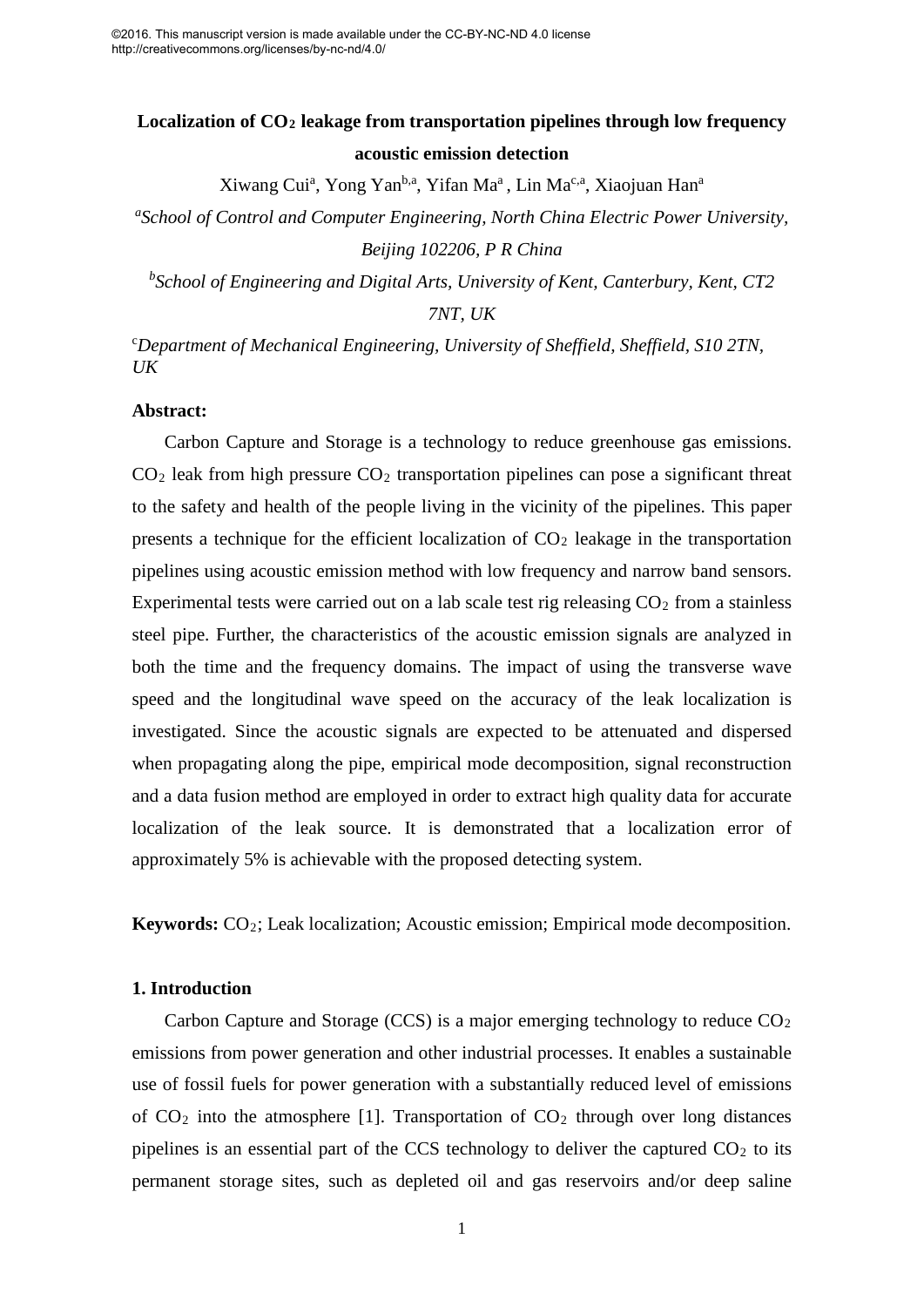formations. However, any accidental leak from a  $CO<sub>2</sub>$  pipeline can cause direct economic loss and environmental damage. When the pipeline is within a densely populated area, CO<sup>2</sup> leak can pose a significant threat to the safety and health of local residents as  $CO<sub>2</sub>$  will become toxic at high concentrations [2]. Therefore, it is imperative to detect, locate and stop any accidental leak of  $CO<sub>2</sub>$  quickly when it occurs.

A number of methods have been proposed in the past to detect toxic gas leak, ranging from traditional manual inspection by survey crews to more advanced satellite spectral imaging  $[3-5]$ . Sensors for  $CO<sub>2</sub>$  leak detection based on physical  $[6]$ , chemical [7] and biological principles [8] have been proposed and developed, such as those based on tracer gas, electromagnetic scanning, optical fiber sensing, infrared thermography and flow equilibrium [9]. Recently, a miniaturized  $CO<sub>2</sub>$  sensor based on the principle of infrared absorption has been developed by Zhang et al. [10]. The sensor consists of an infrared source, an air chamber, an infrared receiver, and two sapphire windows. Kasyuticha and Martin  $[11]$  developed a  $CO<sub>2</sub>$  sensing instrument based on direct absorption spectroscopy. The instrument consists of a continuous-wave thermoelectrically cooled (TEC) distributed quantum cascade laser and an optical cell. Technologies based on vegetation response to leaked CO<sub>2</sub> have also been developed for  $CO<sub>2</sub>$  leak detection using spectral vegetation indices [12] as  $CO<sub>2</sub>$  can deplete oxygen in the soil.

The majority of these detection systems are, however, complex, cumbersome in arrangement and expensive to set up and operate. In addition, studies conducted with these technologies are usually used to detect leak in a specific place or a small scale region, therefore a large number of sensors are thus required to cover a long pipeline. Very limited research has been undertaken for the efficient detection and localization of CO<sup>2</sup> leak from transportation pipelines.

Leak detection using acoustic emission (AE) sensors is a technology that can sense and locate leaks from pinhole size perforations, cracks and ruptures in pipelines. It has been proposed and researched in leak detection of natural gas and oil pipelines [13], and in principle this technology may also be suitable for  $CO<sub>2</sub>$  leak localization. In comparison with other techniques, the AE method has advantages of non-intrusiveness, low cost, simple structure, high sensitivity and easy installation and thus has a good potential for  $CO<sub>2</sub>$  leak detection and localization.

When the  $CO<sub>2</sub>$  leak occurs from a pressurized pipeline, a strong turbulent jet flow may be produced together with a strong acoustic emission due to a sudden pressure drop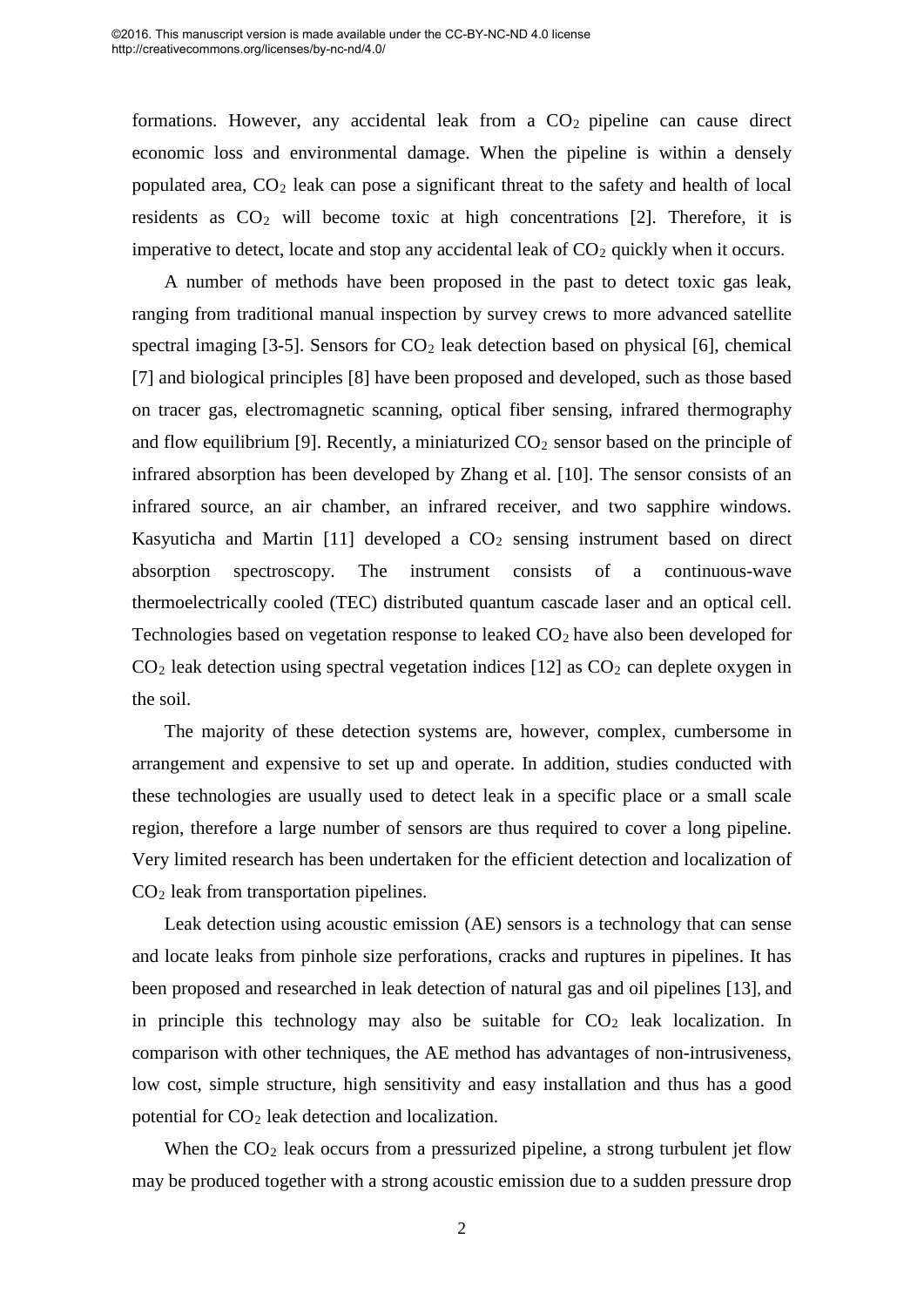from the pipeline pressure to the environment. AE devices can be used to detect and locate the source of the leak based on the analysis of the acoustic signals received. A reference standard has been proposed for establishing and evaluating AE equipment for pipeline leak detection [14]. This reference standard has been proved to be valuable not only for evaluating the AE equipment, but also for characterizing the source mechanisms as part of an integrated approach to assess AE leak detection and localization technology.

The acoustic energy of a gas jet usually has a wide spectral range from 1 kHz to 1 MHz, although the majority of energy is confined to the moderately high frequency band of 175 kHz – 750 kHz [15]. Mostafapour and Davoudi researched the vibration behavior of a gas pipeline (5 bar air) using AE sensors with an operating frequency range from 50 kHz to 500 kHz. They have found that the AE signals captured are in the range between 150 kHz and 300 kHz [16]. Therefore, most research on this topic focuses primarily on high frequency  $(>100$  kHz) AE sensors. High frequency AE sensors have an advantage of having a high performance against ambient noise. However, since the pipelines used to transport  $CO<sub>2</sub>$  are typically long distance and can attenuate a substantial proportion of the high-frequency AE signals, it is believed that the performance of low-frequency AE sensors for the leak detection from  $CO<sub>2</sub>$  pipelines is worth investigating.

This paper presents the principle and application of AE sensors in the low frequency and narrow band for long distance leak localization on a  $CO<sub>2</sub>$  pipeline. Since the AE signals are expected to be attenuated and dispersed along the pipeline walls, which makes the signals difficult to analyze, empirical mode decomposition (EMD), signal reconstruction and a data fusion method are deployed in order to accurately locate the leak source.

#### **2. Methodology**

#### 2.1. Acoustic emission from a gas leak

Acoustic emission from a leaking pipe is usually caused by the high pressure turbulent jet flow that is produced through a hole or crack on the pipeline. The AE signal normally has a wide frequency band but has a close correlation with the flow conditions and the characteristics of the pipeline. It contains unique features of the source of the leak, such as the size of the hole and the distance that the signal has traveled through from its source, and therefore using a correct signal processing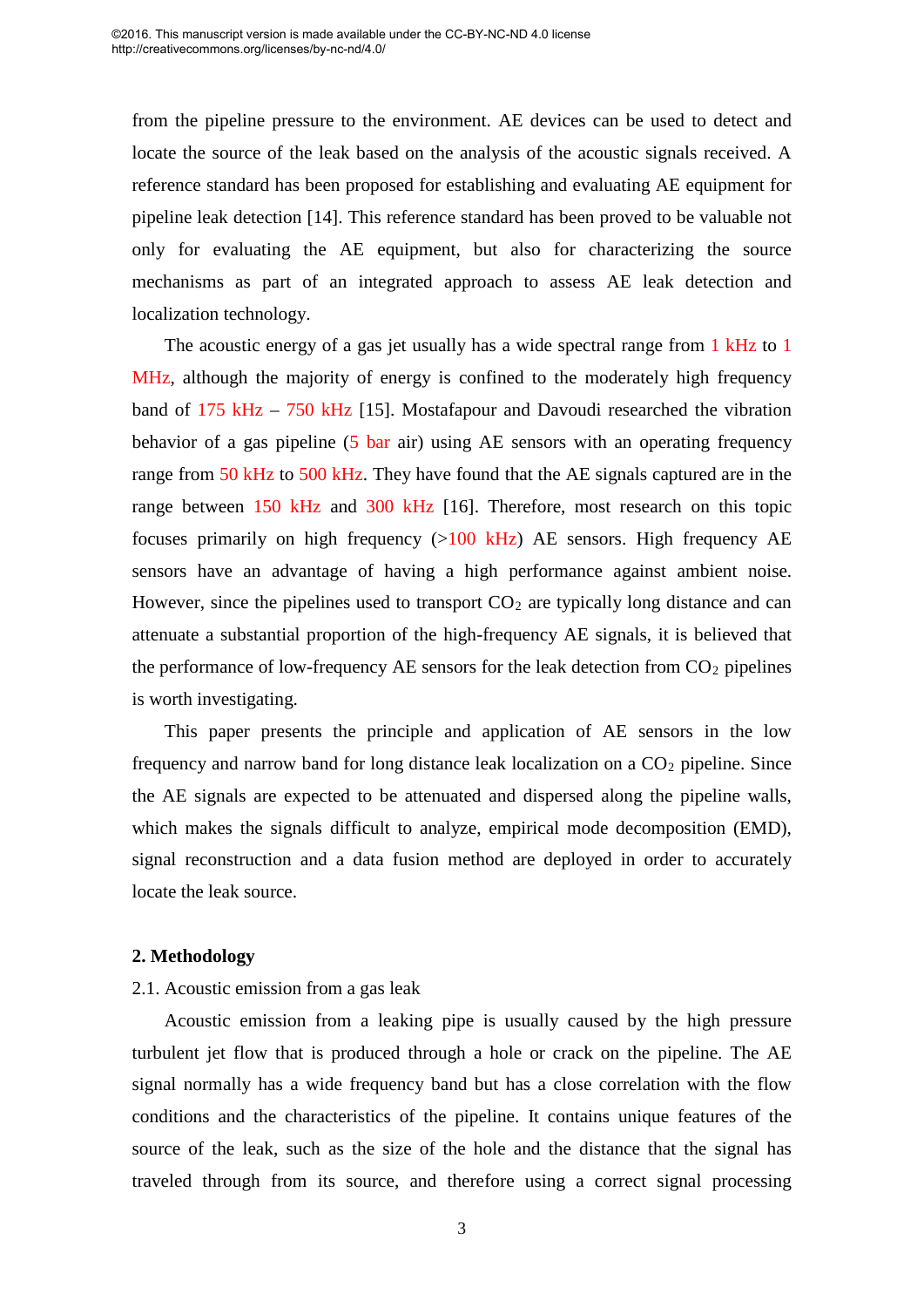algorithm the leak can be detected and located accurately.



Fig.1. Principle of the leak localization system based on AE method.

Fig. 1 shows the principle of the leak localization system based on the AE method. When a leak occurs on a pressurized  $CO<sub>2</sub>$  pipeline, the AE signal generated propagates along the pipeline and can be picked up by AE sensors installed on the pipeline wall. The signals received are amplified and processed to locate the source of the leak.

The AE sensor is a key component of the leak localization system. The sensor selection should be based on the frequency range of the signal of the leak and its characteristics of propagation. High frequency sensors have a clear advantage of immunity from the ambient noise which usually distributes in the low frequency range. Common ambient noise comes from pedestrians and motor vehicles around the pipelines and from the operation of various valves in the pipeline. However, as the pipelines used to transport  $CO<sub>2</sub>$  are very long, high frequency AE signals can be seriously attenuated during propagation and thus become very difficult to pick up over a long distance. Earlier research compared the attenuations of high and low frequency signals along a steel pipeline of 159mm external diameter and 4mm wall thickness [17], as shown in Fig. 2. The AE source was simulated by Nielsen-Hsu Pencil Lead Break Test [18]. The signals produced were detected by using high and low frequency sensors with resonant frequencies of 30 kHz and 150 kHz, respectively.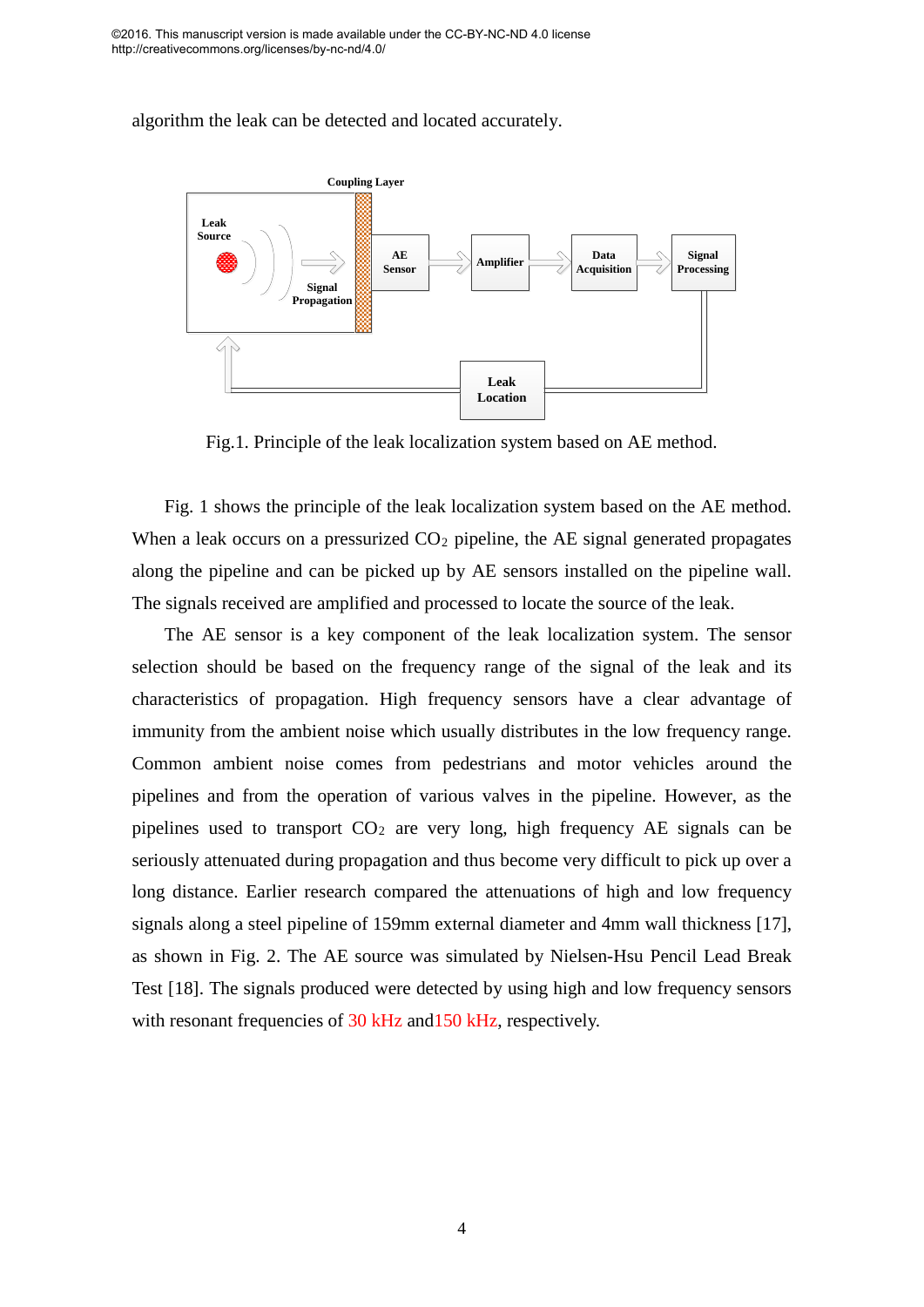

Fig. 2. AE signal attenuation on a pipeline [17].

The strength of the signal received by the high frequency sensor  $(150 \text{ kHz})$  has dropped by over 50% in less than 20 meters and it cannot be detected anymore using this sensor after 20 meters away from the source. On the contrary, the strength of the signal received by the low frequency sensor (30 kHz) decreases moderately and can still be picked up by the sensor with a relatively high intensity even over 45 meters away, showing a significant potential of low frequency sensors for long-distance pipeline leak detection.

In addition to the signal attenuation, the AE signal will be dispersed when propagates along the pipeline wall. Dispersion makes the AE signal produce a greater distortion and cause additional difficulty in locating the source of the leak. Fig. 3 shows an AE signal dispersion in a 1mm thick aluminum plate as reported by Wilcox, et al. [19]. It can be seen that the original signal waveform has been seriously distorted with the increase in both the distance and the time of the propagation. The dispersion increases the duration and decreases the amplitude of the wave packet and this makes the recognition and extraction of the characteristics of the signals more difficult after they have travelled over a long distance. Therefore, mode decomposition and signal reconstruction should be considered in order to locate the leak accurately.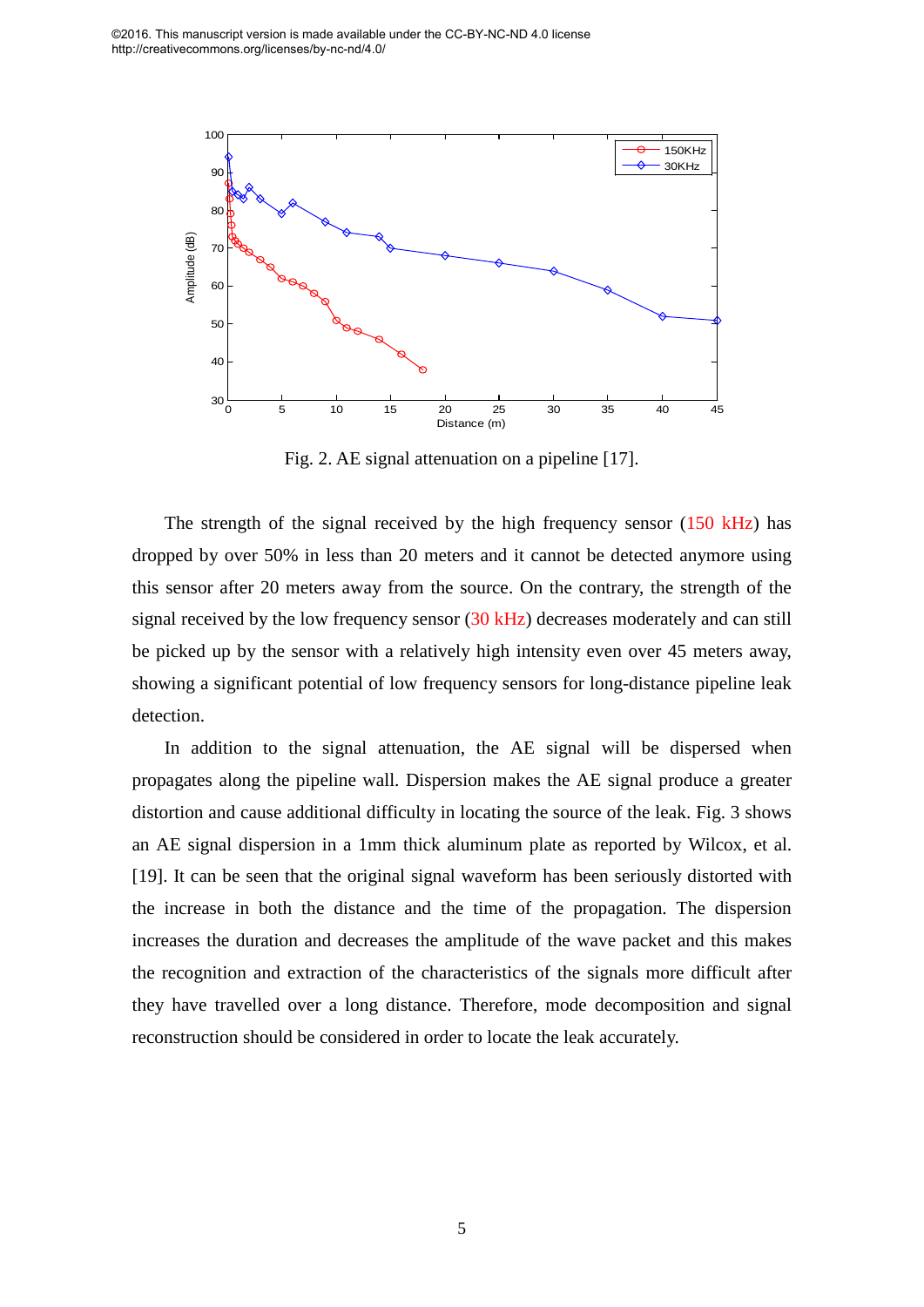

Fig. 3. Schematic diagram of AE signal dispersion: (a) close to the source, (b) 50 mm from the source and (c)  $100 \text{ mm}$  from the source [19].

#### 2.2. Empirical mode decomposition

The attenuation and dispersion of the AE signals usually result in a small correlation coefficient leading to a large localization error. Therefore, it is not accurate or sometimes even not feasible to locate the leak source by cross correlating the AE signals directly. In order to solve this problem, appropriate mode decomposition algorithm is necessary. Empirical mode decomposition (EMD) is one of the effective approaches to processing non-linear and non-stationary signals. It is an adaptive signal processing method which does not need priori information about the signal to be processed. The leak AE signals have obvious non-linear and non-stationary characteristics and can be decomposed in both time and frequency domains using EMD.

EMD is usually realized by taking the signal as being composed of a series of oscillating components, referred to as IMFs (intrinsic mode functions). A function is called an IMF when it satisfies the following two conditions [20]:

Condition (i) The number of IMF extrema (the sum of the maxima and minima) and the number of zero-crossings must either be equal or differ at most by one;

Condition (ii) At any point of an IMF, the mean value of its upper envelope and lower envelope shall be zero.

Condition (i) is to assure that the signal has a narrow band characteristic, and Condition (ii) is to assure that the instantaneous frequency will not have the unwanted fluctuations induced by an asymmetric wave.

The computational process of the EMD is as follows [21, 22]: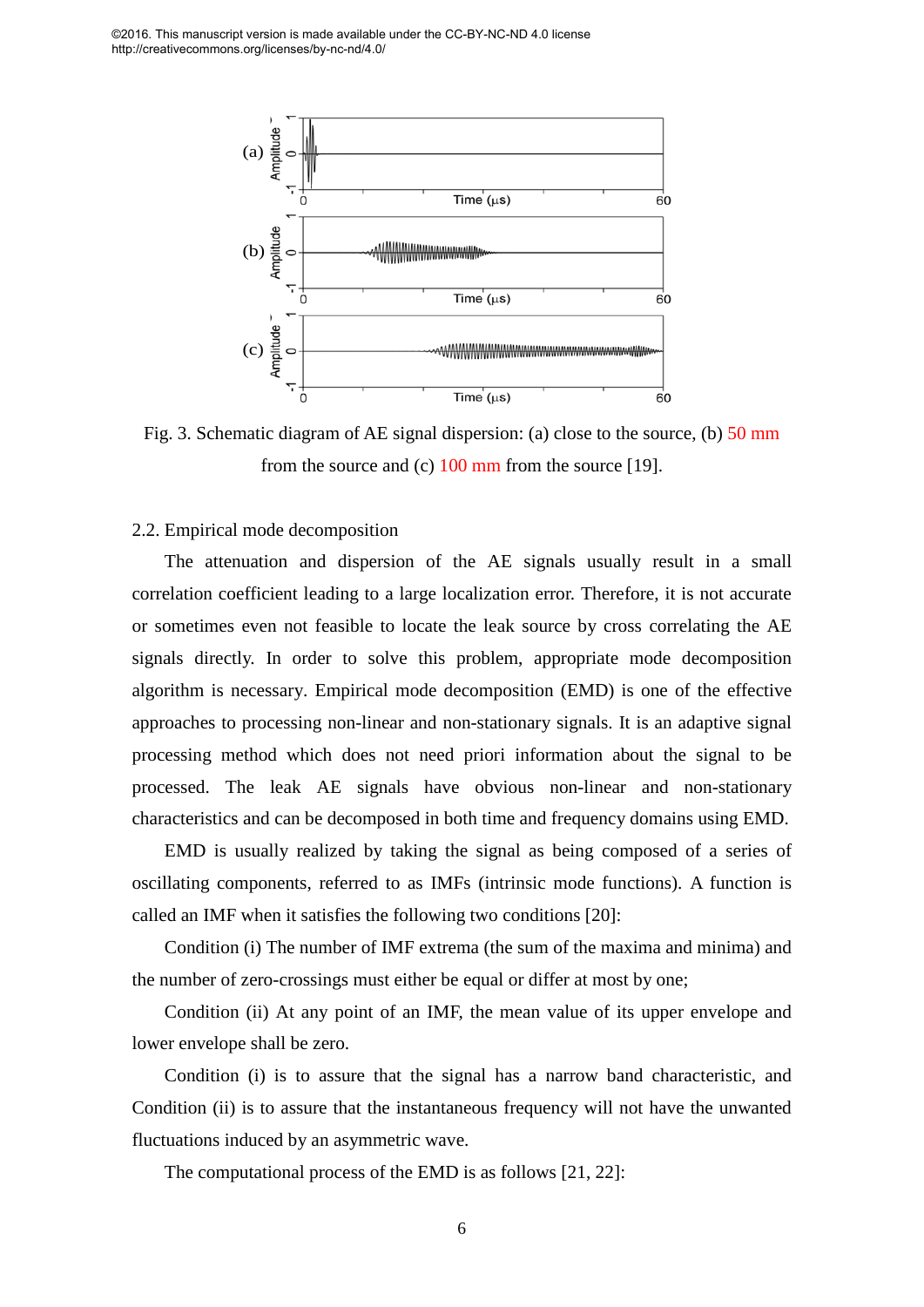(i) For a signal  $X(t)$ , let  $m_1(t)$  be the mean value of its upper and lower envelopes as determined from a cubic-spline interpolation of local maxima and minima.

(ii) Compute  $h_1(t)$  as follows:

$$
h_1(t) = X(t) - m_1(t)
$$
 (1)

(iii) If  $h_1(t)$  satisfies the definition of an IMF given above,  $h_1(t)$  will be the first oscillating component, IMF1. If not, then  $h_1(t)$  will be treated as a new signal  $X(t)$ and repeat the steps (i) and (ii) until  $h_1(t)$  satisfies the definition of an IMF.

(iv) Calculate the residual *r* by subtracting the first IMF component *h1(t)* from *X(t)*:

$$
r_1(t) = X(t) - h_1(t)
$$
 (2)

(v) Let  $r_I(t)$  be the new signal  $X(t)$ , repeat the steps (i) - (iv), and then separate the new IMF components as follows:

$$
r_2(t) = r_1(t) - h_2(t)
$$
  
...  

$$
r_n(t) = r_{n-1}(t) - h_n(t)
$$
 (3)

The above decomposition process will be terminated if the final residual of the signal,  $r_n(t)$  or  $h_n(t)$ , is less than a prescribed value or  $r_n(t)$  become a monotonic function. Then the original signal  $X(t)$  can be represented by the sum of all the IMF components and the final residue  $r_n(t)$  as follows:

$$
X(t) = \sum_{i=1}^{n} h_i(t) + r_n(t)
$$
\n(4)

In this paper, EMD is employed to decompose the leak AE signal in order to remove the noise and extract the signal features. A reconstructed signal based on the signal features is used to locate the leak source.

#### 2.3. Leak localization

Leak localization based on the AE method usually uses a pair of AE sensors. Fig. 4 shows the common arrangement of the two sensors, i.e. one on each side of the leak hole.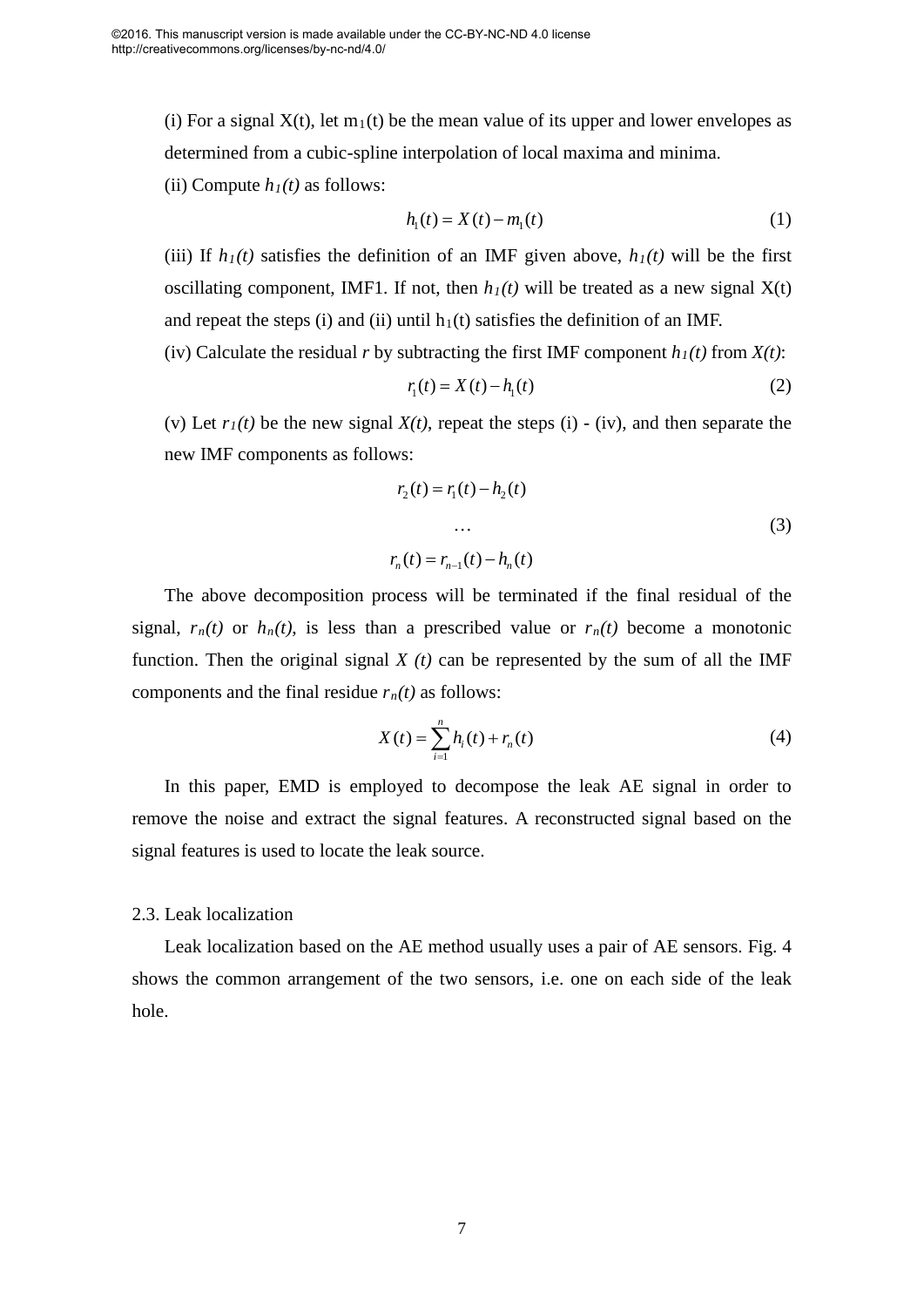

Fig. 4. Schematic diagram of the sensing arrangement.

In a gas releasing test, the location of the source can be determined by calculating the time difference between the two AE signals. If the speed of the AE wave traveling along the pipe wall is known, then the distance, *d*, of the source from Sensor 1 is calculated from:

$$
d = \frac{D - v\Delta t}{2} \tag{5}
$$

where  $D$  is the distance between the two sensors,  $\nu$  is the speed of AE wave travelling along the pipeline, and *∆t* is the time difference of the two AE signals. Clearly, the two key tasks of this localization method in the experiments are to measure the speed *v* and the time difference *∆t*.

Typically a gas leak produces two types of AE wave, i.e. transverse wave and longitudinal wave, both of which propagates along the pipeline and can be detected by the AE sensors. The speeds of the AE waves can usually be acquired by querying the technical manual of the pipeline [23]. However, due to the complex design and structure of the pipeline, the speed of AE wave can change along the pipeline even when the same material is used for the entire pipeline [24]. Therefore, the speed measurement should take into consideration the influence of both pipe materials including its inhomogeneity and the structure of the pipeline.

In this paper, the speed of AE wave is measured through the Nielsen-Hsu Pencil Lead Break Test [18], which can produce a pulse signal with a sharp rising front edge and an exponential attenuation decline period afterwards.

The time difference is estimated through cross correlation computation [25]: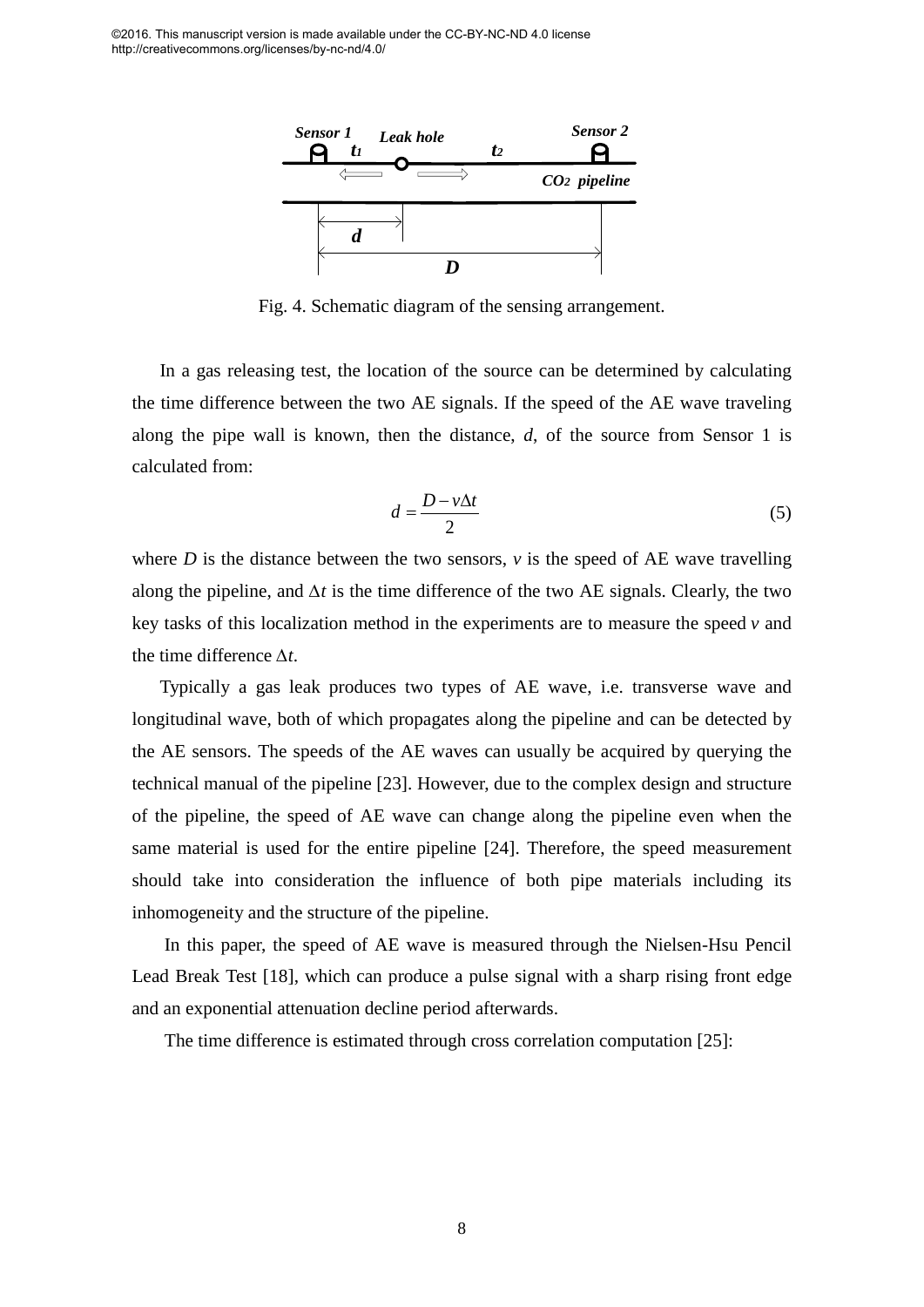$$
R_{xy}[m] = \frac{\sum_{k=0}^{N-|m|-1} x_k y_{k+m}}{\sqrt{\sum_{k=0}^{N-1} x_k^2} \sqrt{\sum_{k=0}^{N-1} y_k^2}}
$$
(6)

where  $x_k$  and  $y_k$  denote the two AE signals received by the two sensors and N is the length of the signal. The time difference corresponds to the location of the dominant peak in the correlation function  $R_{xy}[m]$  whilst the peak value is the correlation coefficient representing the similarity of the two signals.

#### **3. Experimental system**

In order to analyze the characteristics of the AE signals due to  $CO<sub>2</sub>$  leak and to evaluate the AE method for identifying the location of the leak source, experimental work was carried out on a six-meter-long stainless steel pipeline of 50 mm external diameter and  $2 \text{ mm}$  wall thickness. A continuous release of  $CO<sub>2</sub>$  at a pressure of 3bar from a 2 mm diameter hole on the pipeline was created. Four identical AE sensors were mounted sequentially along the pipeline using adhesive tape and vacuum grease couplant. The AE signals were pre-amplified using smart AE amplifiers with a bandwidth of 10 kHz–1 MHz and a gain of 40 dB. A 4-channel holographic AE signal analyzer (DS-8A) was used for waveform acquisition at a sampling rate of 500 kHz. The schematic and the test rig for the  $CO<sub>2</sub>$  leak detection system employed are shown in Fig. 5 and Fig. 6.



Fig. 5. Schematic of the experimental  $CO<sub>2</sub>$  leak detection system.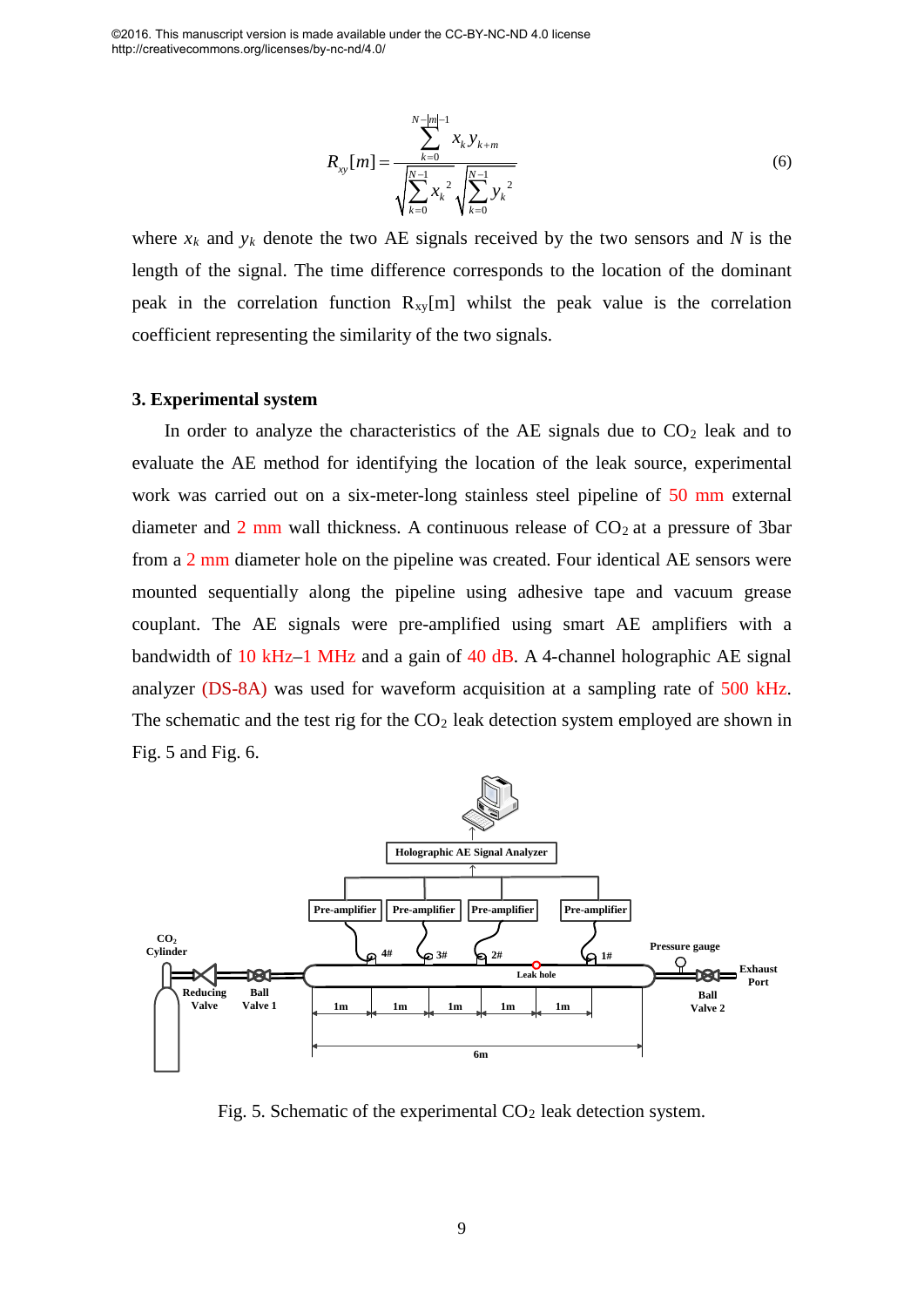

Fig. 6. Test rig for the  $CO<sub>2</sub>$  leak detection system

The AE sensors used are SR40M and supplied by Soundwel Technology Co. Ltd with a low frequency and narrow band. The sensor specifications and typical frequency response characteristics are shown in Table 1 and Fig. 7.

| Table 1                                |                    |  |  |  |  |
|----------------------------------------|--------------------|--|--|--|--|
| Sensor specifications                  |                    |  |  |  |  |
| Sensor model                           | SR <sub>40</sub> M |  |  |  |  |
| Dimension DIA*HT (mm)                  | $22*36.8$          |  |  |  |  |
| Operating Temperature $({}^{\circ}C)$  | $-20-120$          |  |  |  |  |
| Interface Type                         | $M5-KY$            |  |  |  |  |
| <b>Operating Frequency Range (kHz)</b> | 15-70              |  |  |  |  |
| Peak Sensitivity (dB)                  | >75                |  |  |  |  |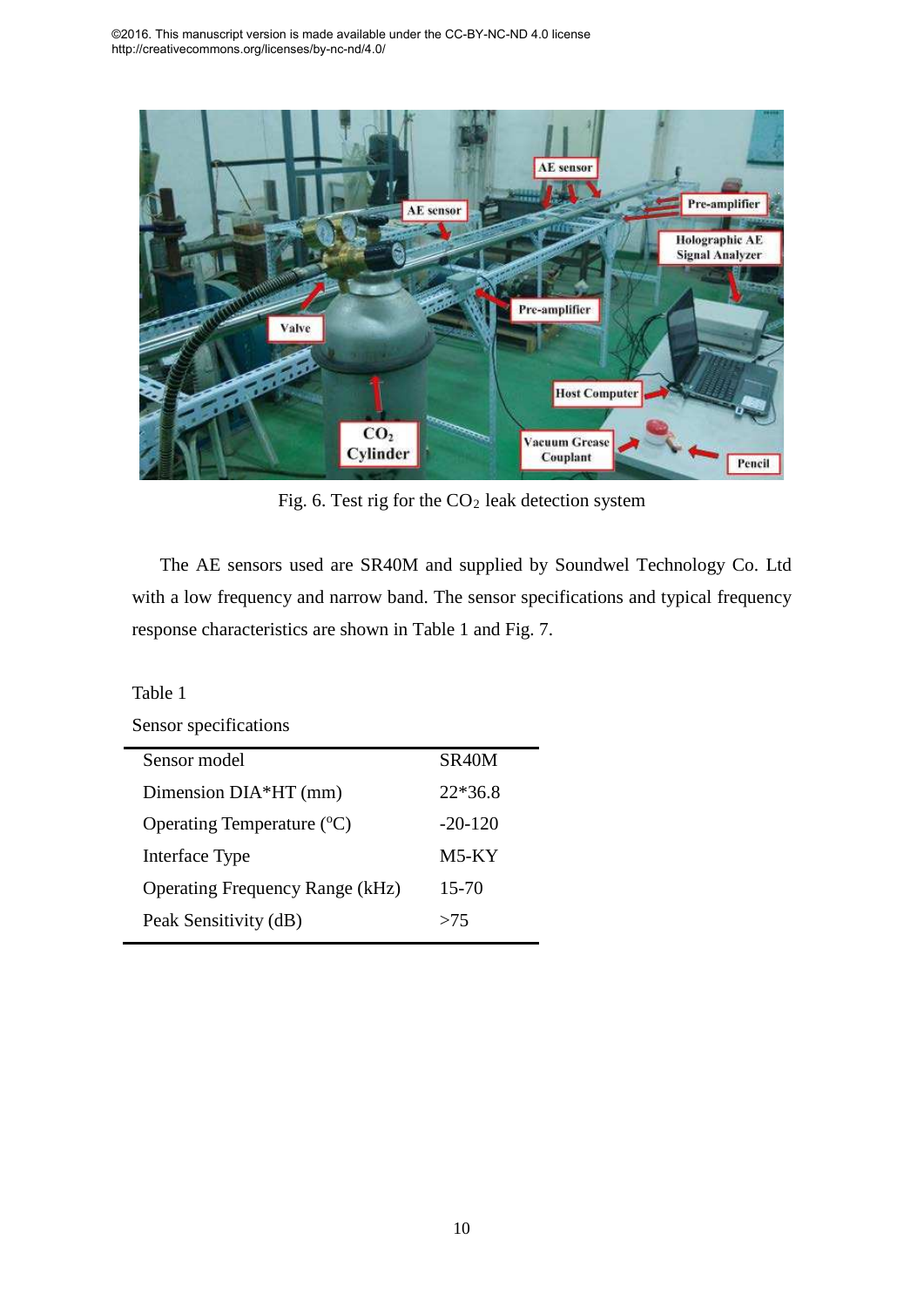

Fig. 7. Frequency response of the SR40M sensor.

Fig. 7 shows this sensor has a good sensitivity (over 80 dB) in the frequency band from 15 kHz to 70 kHz. In this frequency band, the sensor can effectively avoid the influence of the audible sound.

#### **4. Experimental results and discussion**

#### 4.1. Measurement of the AE wave speed

In order to measure the speed of the AE wave travelling on the pipe wall, an AE source was simulated by conducting the Nielsen-Hsu Pencil Lead Break Test. The location of the lead break point was between sensor 2 and the leak hole. Sensors 2 and 3 on the same side of the lead break point were selected to receive the AE signal generated, because these two sensors are in the middle part of the pipeline and can effectively avoid the effect of the echo from the end of the pipeline. An HB pencil with a diameter of 0.5 mm was used to generate an AE wave. The pencil lead was placed at an angle of approximate 30 degrees with the pipeline surface and the length of the lead was 2.5 mm. Fig. 8 shows the pencil lead break test and resulting waveforms received by sensors 2 and 3.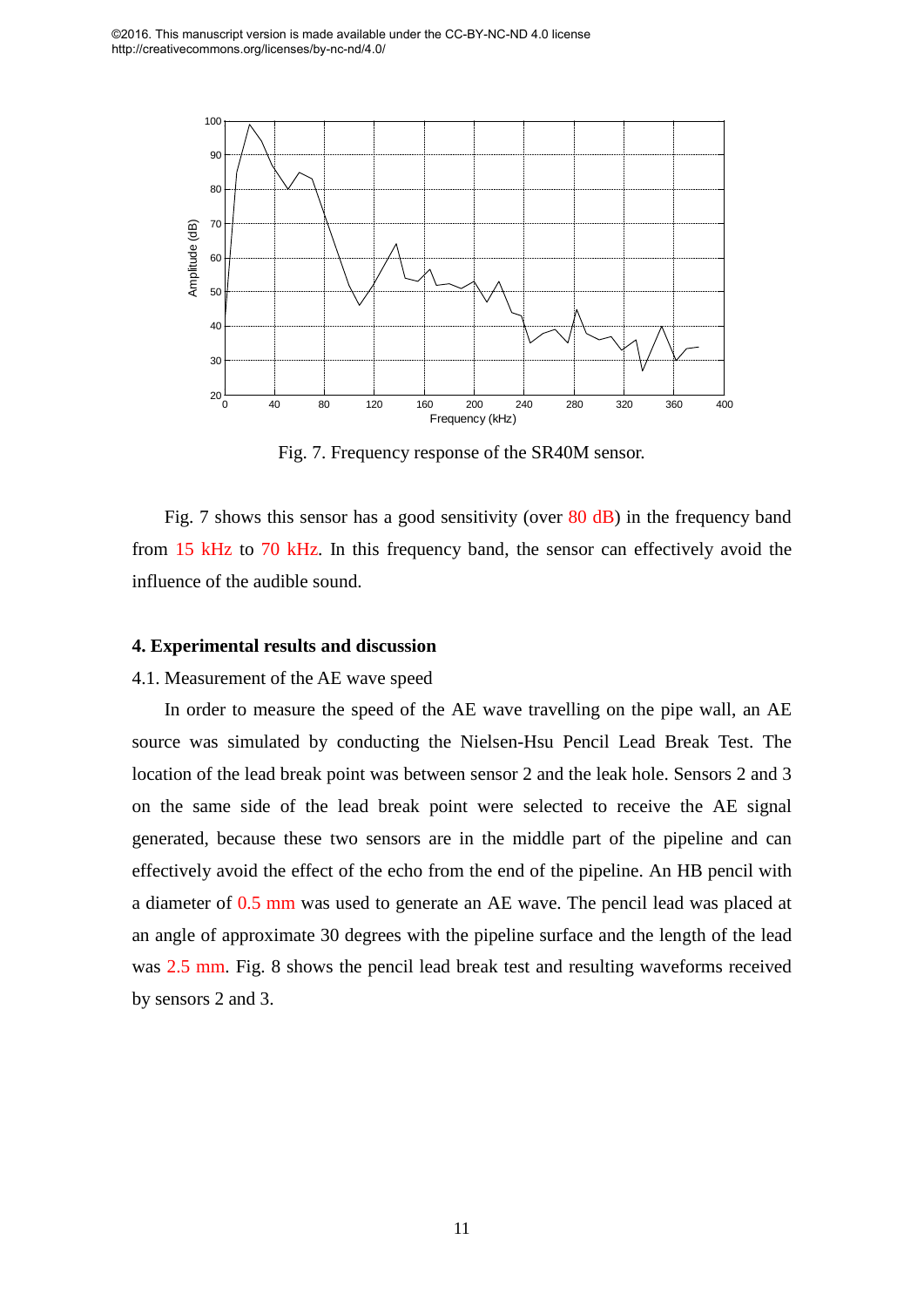

As discussed in the previous section, two types of AE waves will propagate along the pipeline, i.e. transverse wave and longitudinal wave. These two types of waves are clearly seen in Fig. 9.



Fig. 9. Zoomed-in waveforms from the pencil lead break test.

The longitudinal wave usually has a higher speed and lower amplitude than the transverse wave. Thus, it can be received earlier by the sensors. The arrival time of the transverse and longitudinal waves can be easily distinguished from the zoomed-in waveforms. Fig. 9 also indicates that the noise of the detection system is very low with a maximal amplitude of no greater than 5 mV.

Since the distance between Sensors 2 and 3 is known  $(1 \text{ m})$ . Therefore the speeds of the transverse wave and the longitudinal wave can be calculated. The lead break tests were repeated 10 times. The average speeds of the longitudinal and transverse waves are found to be 5070 m/s and 3268 m/s, respectively. The impact of using these two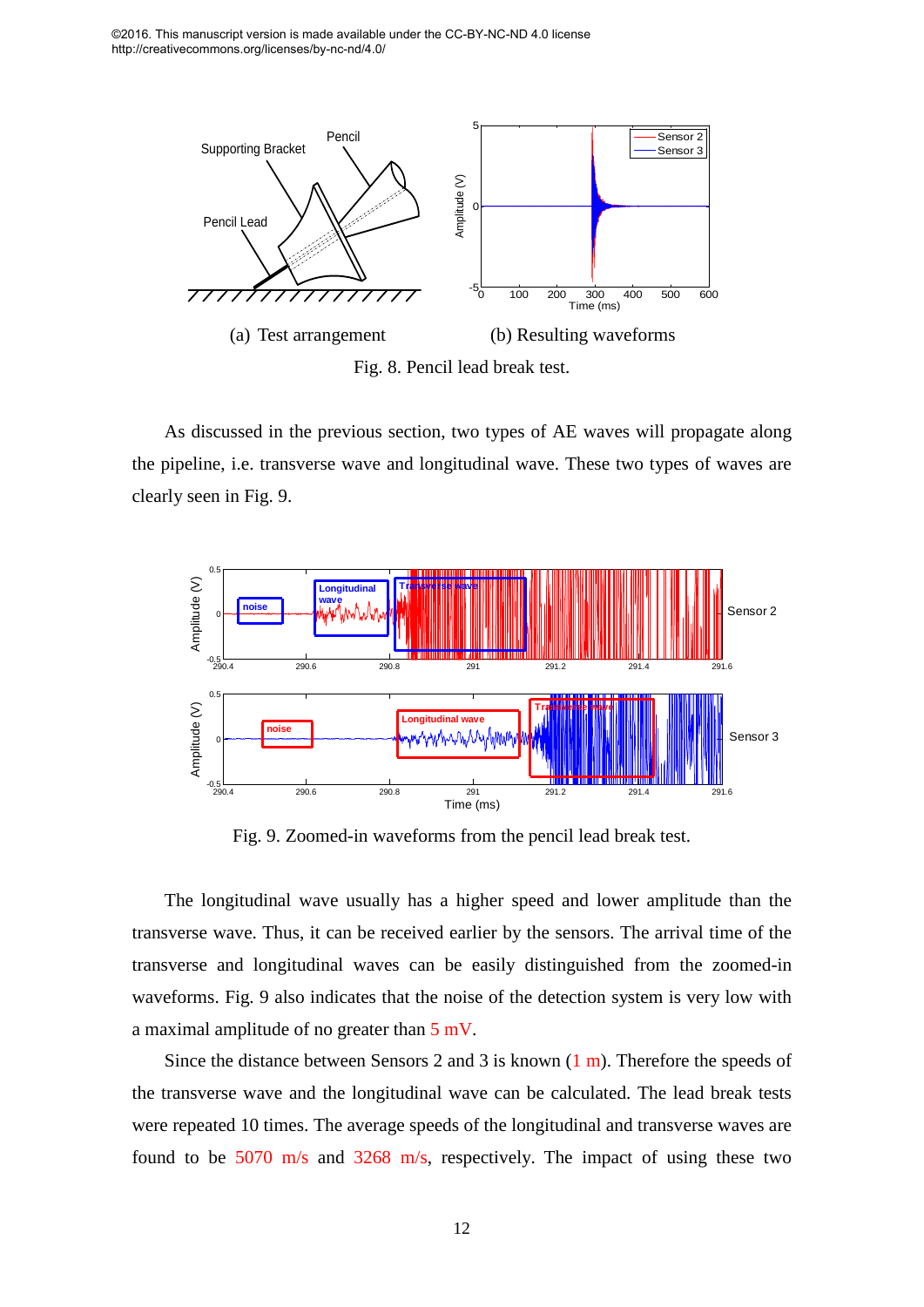different speeds on the accuracy of the leak localization will be discussed later.

#### 4.2. Characteristics of the leak AE signal

A set of leak experiments was designed and conducted to study the characteristics of the AE signal. During the experiments, the pressure regulating valve maintained the pressure in the pipeline at 3 bar. The AE signals were recorded as shown in Fig. 5. The time domain waveforms and frequency spectra of the AE signals from the four sensors are plotted in Fig. 10 and Fig. 11, respectively.



Fig. 10. Time domain signal waveforms.



Fig. 11. Frequency spectra of the signals.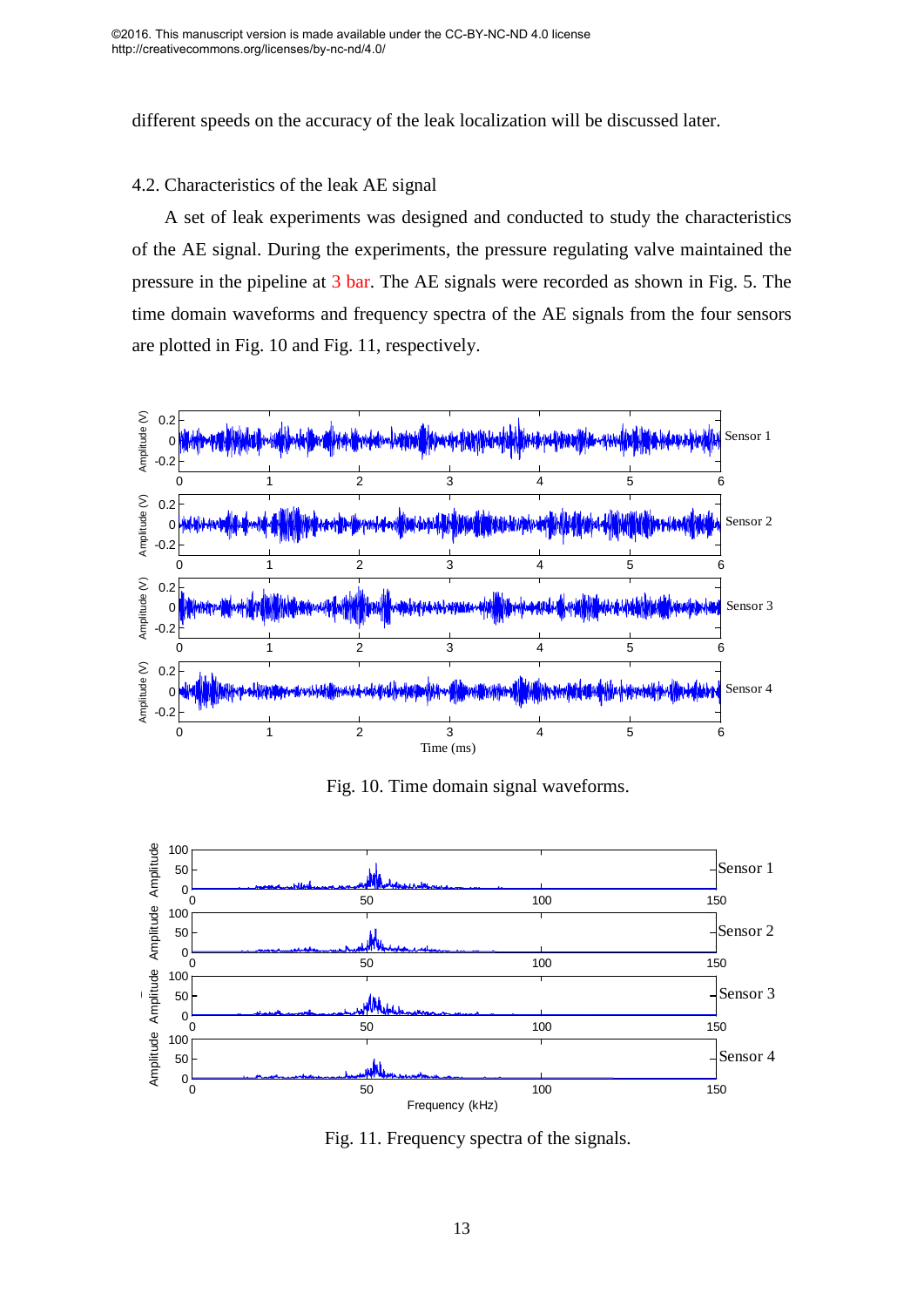From the frequency spectra, it can be seen that the energy of the AE signals concentrates in the band of 40 kHz to 70 kHz. It demonstrates that the AE sensors have a good performance to detect low frequency and narrow band signals.

It can be seen that the signal from sensor 4 has the lowest in amplitude (Fig. 10) because sensor 4 is the farthest from the leak source and hence the strongest attenuation of the signal. The same trend is evident in the frequency domain (Fig. 11). The degree of attenuation of the AE signals can be quantified in terms of signal energy:

$$
E = \sum_{n=0}^{N-1} x_n^2 \tag{7}
$$

where  $x_n$  is the sampled AE signal. The energies of the four AE signals are shown in Fig. 12.



Fig. 12. Energies of the AE signals.

Fig. 12 shows that signals from sensors 1 and 2 have higher energies than those from sensors 3 and 4. Due to the linear installation of the sensors on the pipeline, we can conclude that the leak source should be located between sensors 1 and 2. Localizing the source of the leak requires further analysis using signal decomposition and reconstruction techniques.

#### 4.3. Empirical mode decomposition of the AE signals

The original AE signals are decomposed in both time and frequency domains using the EMD method as discussed in the previous section. The EMD can separate the major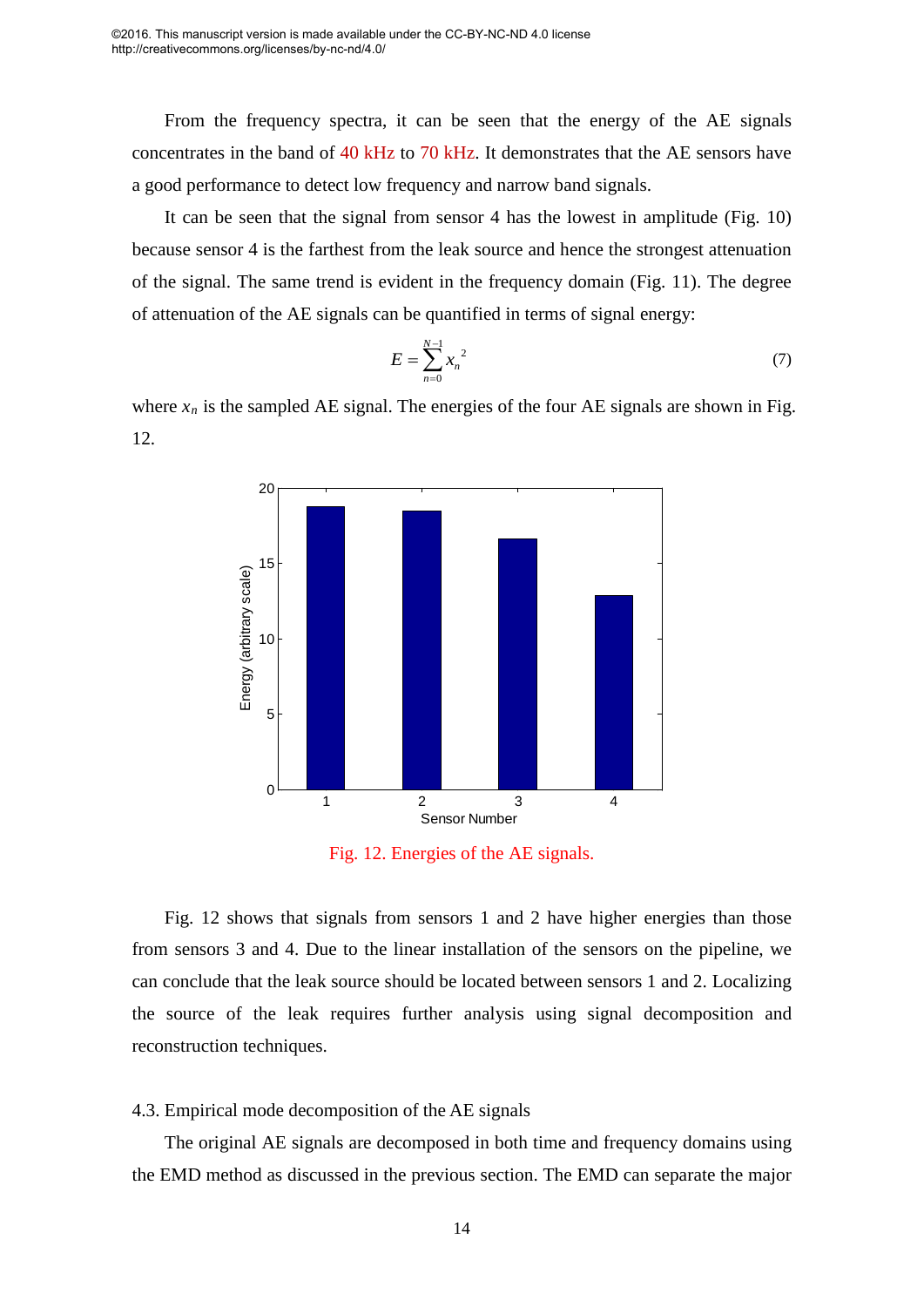energy components of a signal from the rest of the signal, in particular, those originate for various noises. The major energy components of the signal can be used to estimate the location of the leak source. Fig. 13-16 show the decomposition results of the original signals from the four sensors.



Fig. 13. EMD results of the signal from sensor 1.



Fig. 14. EMD results of the signal from sensor 2.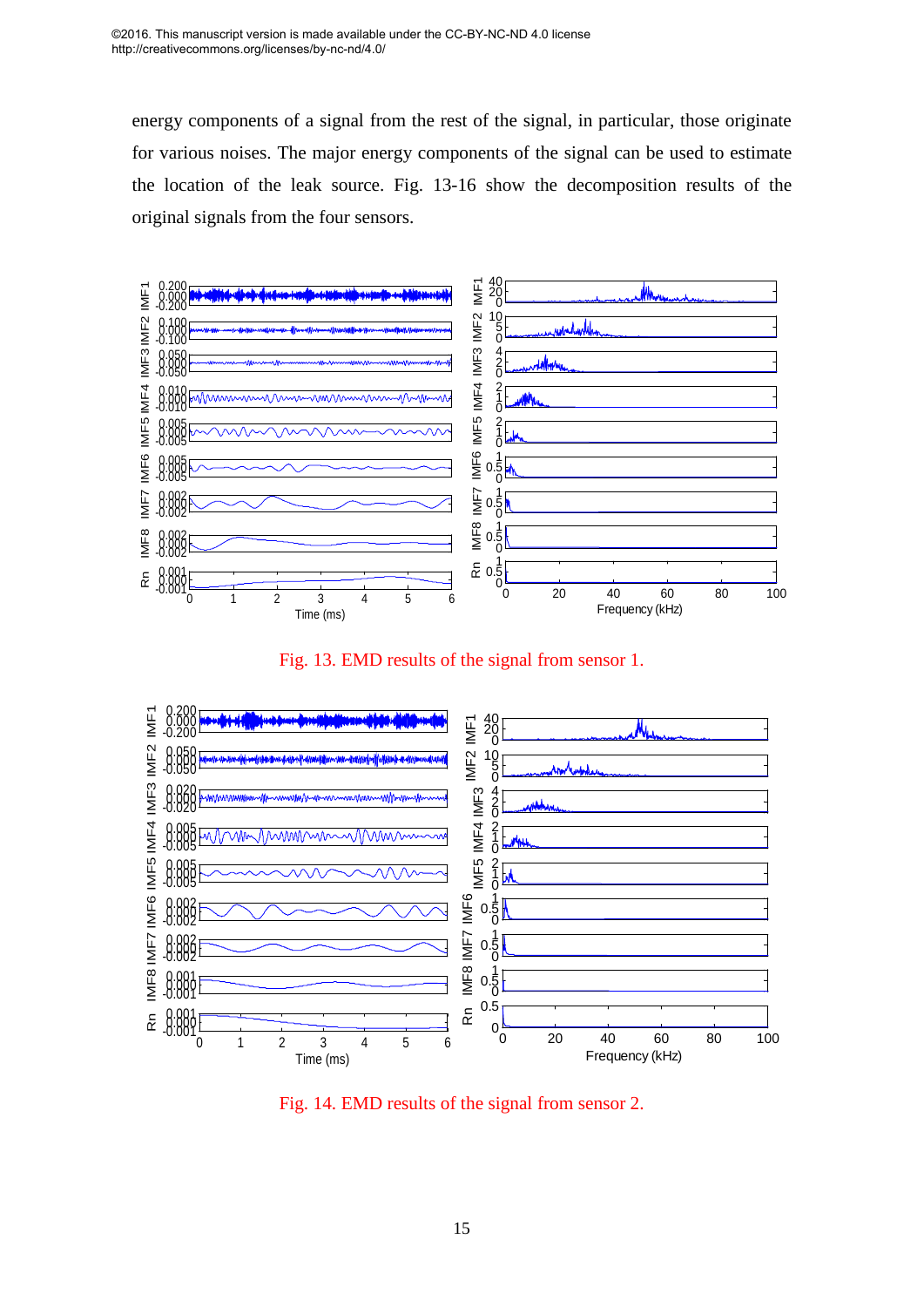

Fig. 15. EMD results of the signal from sensor 3.



Fig. 16. EMD results of the signal from sensor 4.

It can be seen from Fig. 13-16 that eight IMF components together with a residual  $R_n$  have been generated for each AE signal received. In the time domain (plots on the left-hand-side of Fig. 13-16), the amplitudes of all the IMF components decrease by several orders of magnitudes from the highest value in IMF1 to the lowest in IMF8. In the frequency domain, the same trend is observed, i.e. IMF1 has the highest instantaneous frequency and IMF8 has the lowest instantaneous frequency. Therefore,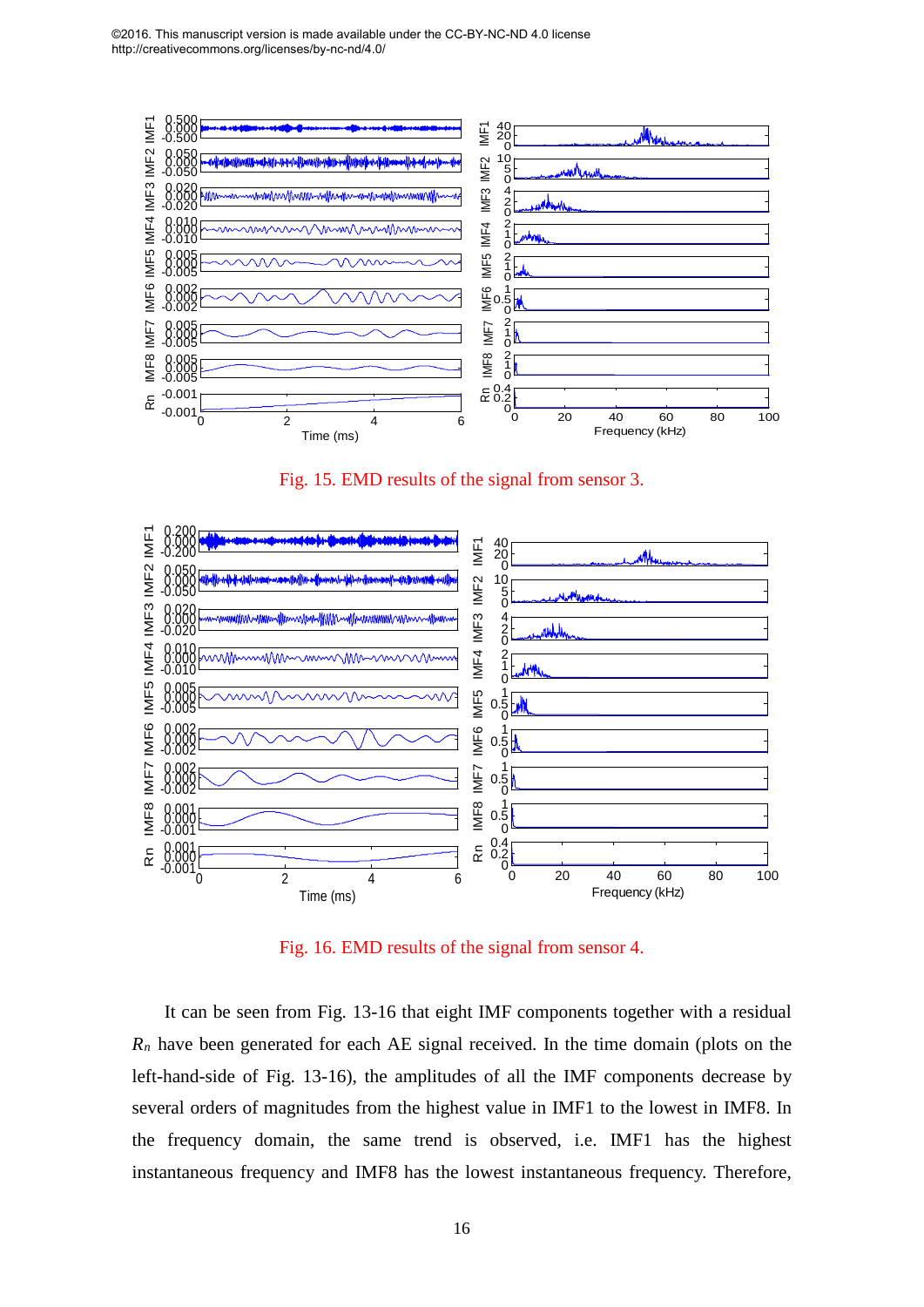IMF components that contain low values of the signal magnitude and frequency can be safely ignored. Such components are more likely produced from various noise sources as indicated in Fig. 9.

Furthermore, the energy ratio of each IMF component can be calculated as follows:

$$
E_{IMFi} = \frac{1}{N} \sum_{m=0}^{N-1} h_i(m)^2
$$
 (8)

$$
R_{IMFi} = \frac{E_i}{\sum_{i=1}^{8} E_i} \times 100\%
$$
\n(9)

where  $h_i(m)$  stands for the  $i^{th}$  IMF, N is the length of the signal,  $E_{IMF i}$  and  $R_{IMF i}$ represent the energy of the *i*<sup>th</sup> IMF and its energy ratio. The results are summarized in Table 2. It can be seen that IMF1 and IMF2 contain over 98% of the energy in each signal and hence reflect the main information of the signal.

Table 2 Energy ratio of each IMF component (%).

|                        |      |      | $R_{IMF1}$ $R_{IMF2}$ $R_{IMF3}$ $R_{IMF4}$ $R_{IMF5}$ $R_{IMF6}$ $R_{IMF7}$ $P_{IMF8}$ |      |      |      |      |
|------------------------|------|------|-----------------------------------------------------------------------------------------|------|------|------|------|
| Sensor $1 \quad 92.46$ | 6.37 | 0.91 | 0.17                                                                                    | 0.04 | 0.02 | 0.02 | 0.01 |
| Sensor $2 \quad 94.53$ | 4.81 | 0.48 | 0.09                                                                                    | 0.04 | 0.02 | 0.01 | 0.01 |
| Sensor $3$ 94.72       | 4.50 | 0.59 | 0.11                                                                                    | 0.03 | 0.03 | 0.01 | 0.01 |
| Sensor $4$ 93.19       | 5.59 | 0.92 | 0.20                                                                                    | 0.05 | 0.02 | 0.02 | 0.01 |

Therefore, a new signal is reconstructed using IMF1 and IMF2 only to represent the original signal, and the low energy components can be safely ignored:

$$
Snew=IMF1+IMF2
$$
 (10)

Fig. 17 shows the waveforms of the reconstructed signals.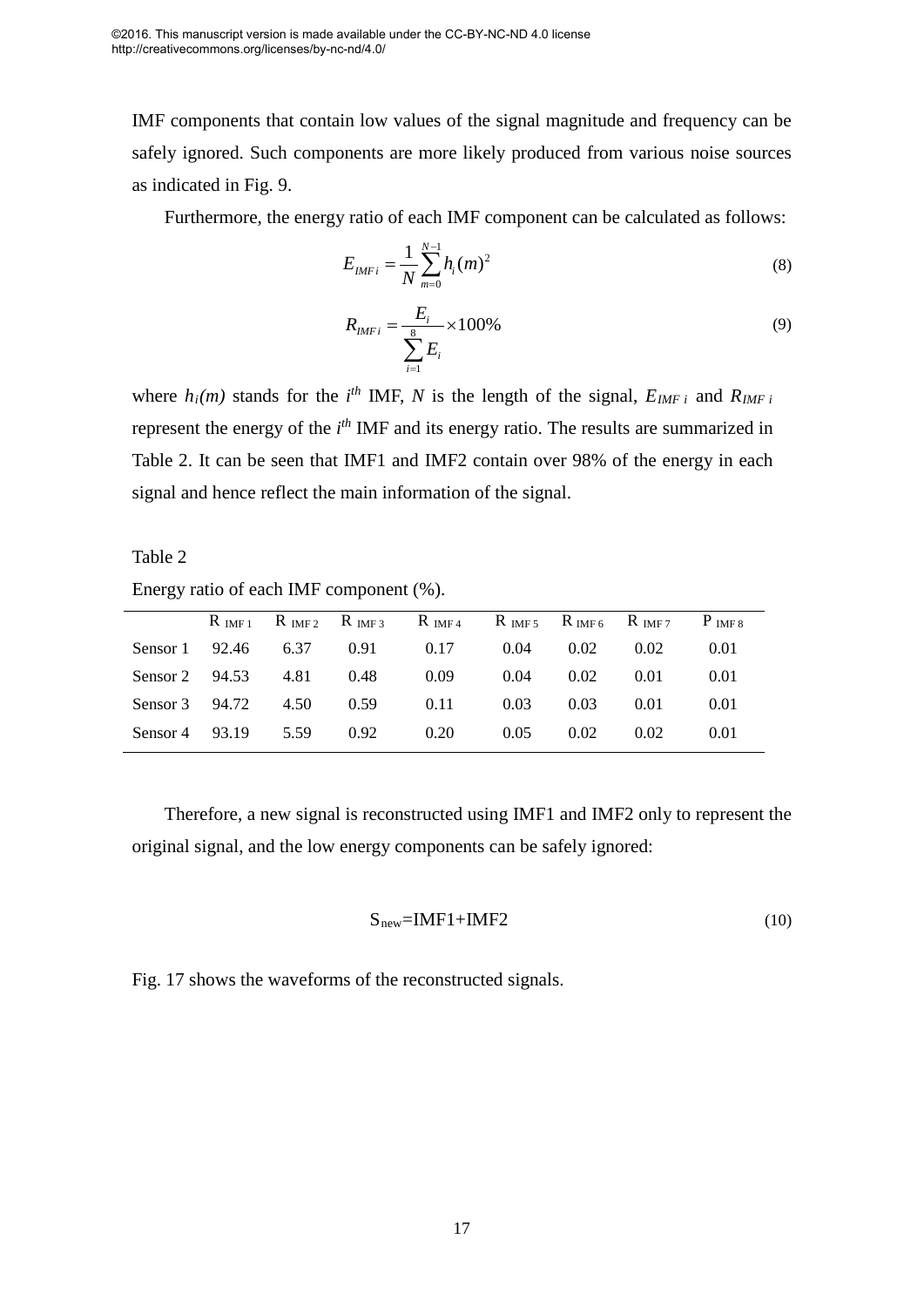

Fig. 17. Reconstructed waveforms for the AE signals.

#### 4.4. Leak localization and error analysis

Fig. 18 shows the correlation functions between the reconstructed signals from sensor 1 and sensors 2-4 and the resulting correlation coefficients are 0.71, 0.50 and 0.48, respectively. It is suggested that sensors 1 and 2 show the strongest correlation while sensors 1 and 4 show the weakest correlation.



Fig. 18. Correlation functions between signals from sensor 1 and other sensors.

The location of the dominant peak on the time axis in the correlation function represents the time difference (∆*t*) between the two signals. ∆*t* is used to calculate the location of the leak source using equation (5), together with the speeds of the AE wave obtained from the Nielsen-Hsu Pencil Lead Break Tests (Section 4.1). Table 3 lists the distance difference,  $\Delta d$ , and the localization errors using different pairs of sensors.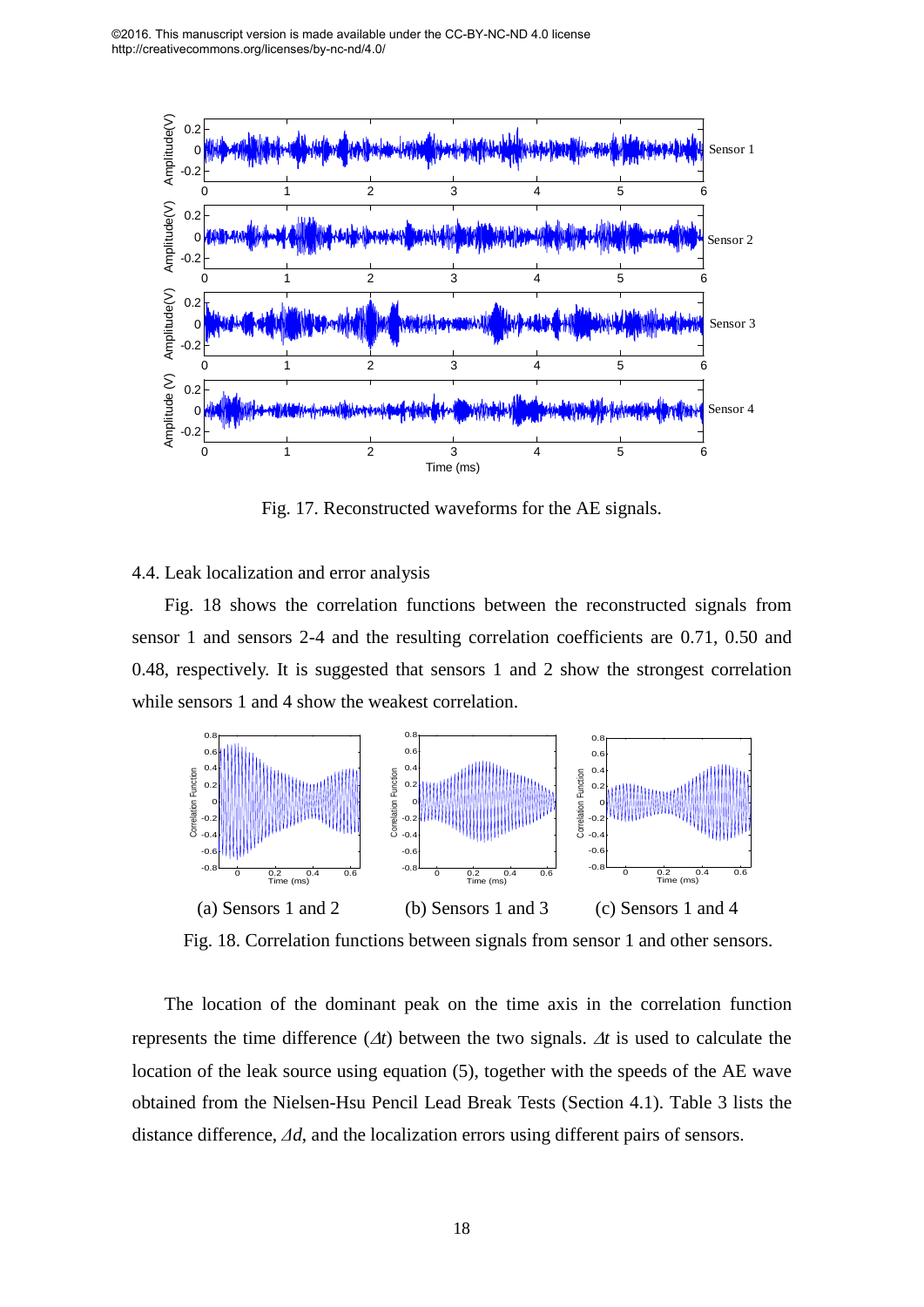Table 3

| Sensor  | Correlation | <b>Acoustic Wave</b> | Time       | <i>Distance</i> | Error | Sensors        | Relative |
|---------|-------------|----------------------|------------|-----------------|-------|----------------|----------|
| Pair    | Coefficient | Speed                | difference | difference      | (m)   | Spacing        | Error    |
|         |             | (m/s)                | (ms)       | (m)             |       | (m)            | (% )     |
|         |             | Longitudinal (5070)  |            | 0.01            | 0.01  |                | 0.5      |
| 1 and 2 | 0.71        | (3268)<br>Transverse | 0.002      | 0.01            | 0.01  | $\overline{c}$ | 0.5      |
|         |             | Longitudinal (5070)  |            | 1.32            | 0.32  |                | 10.7     |
| 1 and 3 | 0.50        | (3268)<br>Transverse | 0.26       | 0.85            | 0.15  | 3              | 5        |
|         |             | Longitudinal (5070)  |            | 2.48            | 0.48  |                | 12       |
| 1 and 4 | 0.48        | (3268)<br>Transverse | 0.49       | 1.60            | 0.40  | $\overline{4}$ | 10       |

Localization errors using different pairs of the sensors.

It can be seen from Table 3 that the localization error using sensors 1 and 2 is much smaller than the other two pairs. This is because sensors 1 and 2 are symmetrical about the leak hole. Therefore the two AE signals have the same degree of attenuation and dispersion which makes them have the strongest correlation. This result reflects, to some extent, the influence of the signal attenuation and dispersion along the pipeline on the quality of the signals. With increasing asymmetry of the sensors with reference to the leak source, the correlations between the signals become weak and the localization errors increase.

Table 3 also shows that, in the case of sensors 1 and 2, the localization error is same when the transverse wave speed and longitudinal wave speed are used. However, with increasing asymmetry of the sensors' locations with reference to the leak source, i.e. sensors 1 and 3, sensors 1 and 4, the localization error is smaller when the transverse wave speed is used instead of the longitudinal wave speed. The reasons for this is that the longitudinal wave usually has the lower amplitude than the transverse wave, so it only accounts for a smaller proportion in the AE signal although its speed is higher, as seen in Fig. 9. In addition, the longitudinal wave can propagate in solid, liquid and air while the transverse wave can only propagate in the solid pipeline wall. Therefore the longitudinal wave has more energy attenuation than the transverse wave.

The results in Table 3 show a good consistency between the correlation coefficient and the accuracy of the localization, i.e. the bigger of the correlation coefficient between a pair of signals, the more accurate of the leak location result. Since the sensor array will be installed in the industrial processes, a data fusion method based on correlation coefficient of the signals should be a reasonable and effective approach to accurately localize the leak source. The weight coefficient  $u_i$  and localization error  $\varepsilon_i$  can be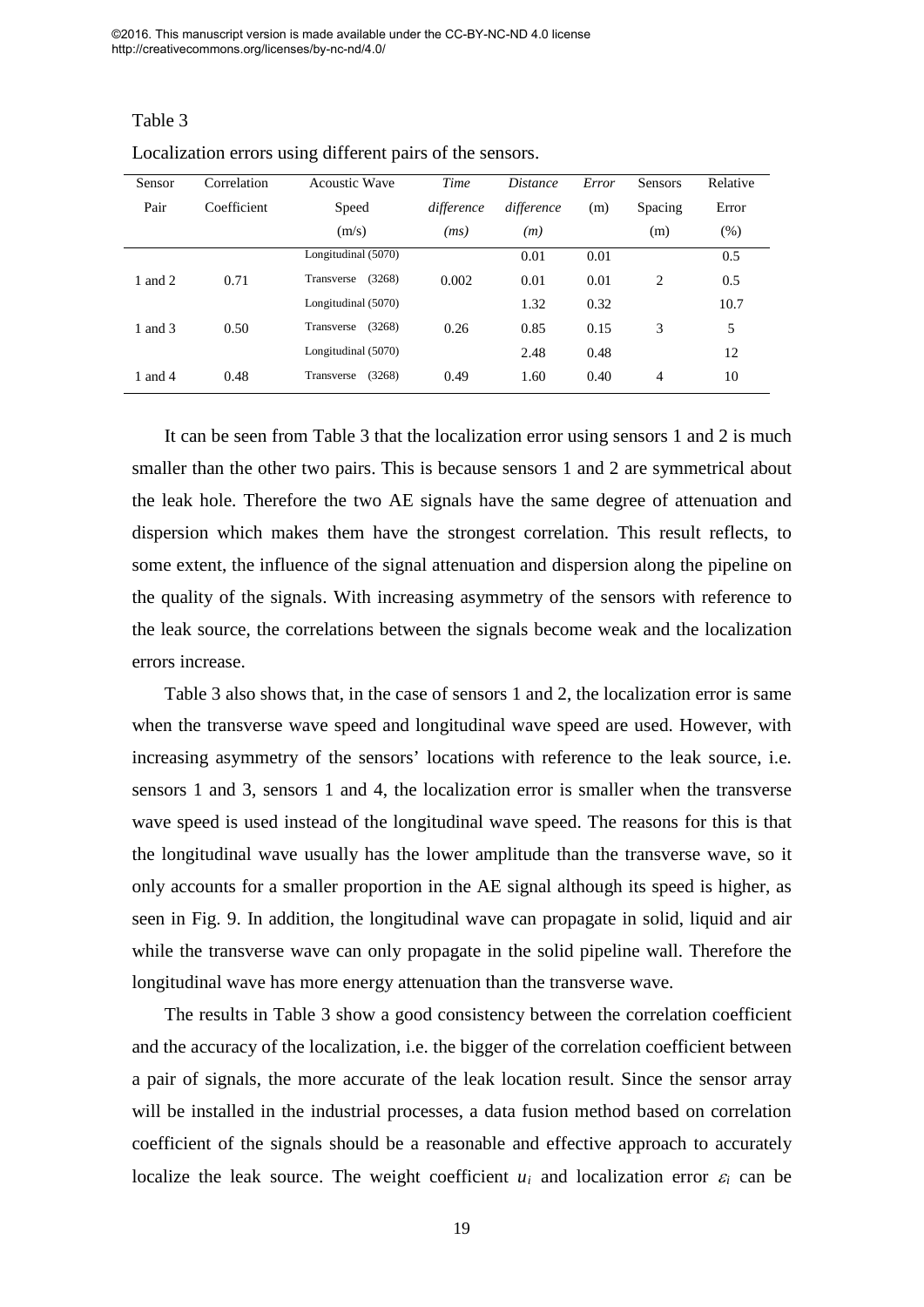calculated using equations (11) and (12), respectively, as follows:

$$
\varepsilon = \sum_{i=1}^{3} u_i \varepsilon_i \tag{11}
$$

$$
u_i = \frac{r_i}{\sum_{i=1}^{3} r_i} \tag{12}
$$

where  $r_i$  and  $\varepsilon_i$  represent the correlation coefficient and the error used the  $i^{\text{th}}$  pair of the AE sensors, respectively.

This data fusion method fully considers the reliability of measurement results from multi sensors. The localization error is 4.5% when the transverse wave speed is used and 6.8% when the longitudinal wave speed is used. The results show that the technique has a good performance in the leak localization.

#### **5. Conclusions**

In this paper investigations have been carried out experimentally on the potential use of low frequency and narrow band AE sensors for the localization of accidental  $CO<sub>2</sub>$ leak from long distance transportation pipelines. The influences of signal attenuation and dispersion have been effectively minimized using the empirical mode decomposition technology which has shown a good performance in processing the non-linear and non-stationary AE signals. Newly reconstructed AE signals, based on the main energy components of the IMF, i.e. IMF1 and IMF2 (up to 98%), have been employed to predict the location of the leak through cross-correlation of the reconstructed signals. There is a good consistency between the correlation coefficient and the accuracy of the leak localization. When the two AE sensors are symmetrically installed about the leak source, the maximal correlation coefficient has been obtained and the localization error is less than 1%. With an increasing asymmetry of the sensor installations with respect to the source of the leak, the correlation between the signals becomes weak and the localization error increases. Furthermore, the speeds of the transverse and the longitudinal waves are measured using the Nielsen-Hsu Pencil Lead Break Test. These speeds have been used to determine the location of the leak. It is observed that the localization errors are smaller when the transverse wave speed is used. Finally, a data fusion method based on the correlation coefficient has been employed. The results have demonstrated that the system gives a localization error of 4.5%. In summary, low frequency and narrow band AE sensors together with empirical mode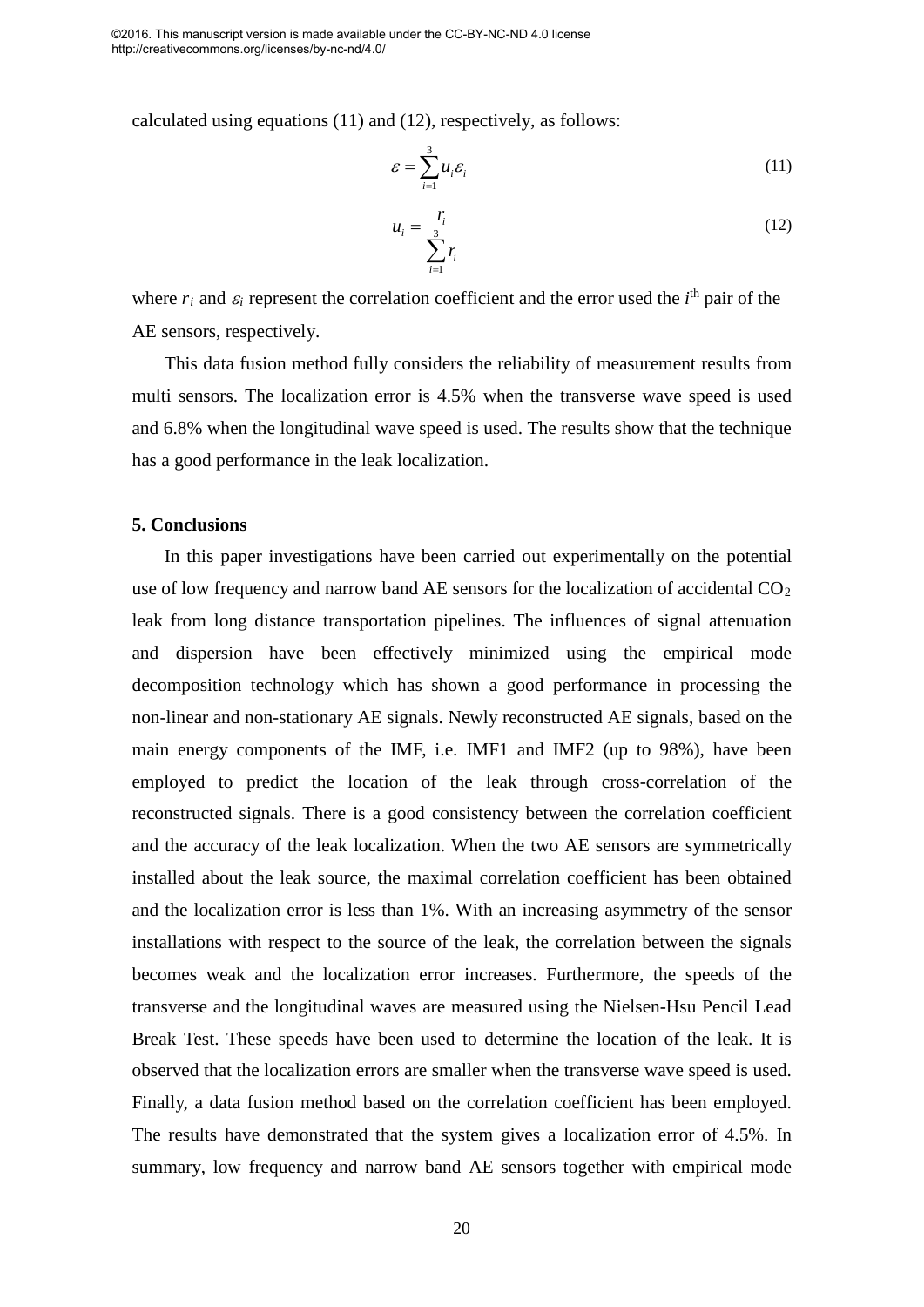decomposition and signal reconstruction have a good potential to localize leaks from a long distance  $CO<sub>2</sub>$  pipeline.

#### **Acknowledgement**

The authors wish to acknowledge the Chinese Ministry of Science and Technology (MOST) and the Chinese Ministry of Education for providing financial support for this research as part of the 111 Talent Introduction Projects (B13009) at North China Electric Power University. This work was also supported by the Fundamental Research Funds for the Central Universities (No. 2014XS40). Xiwang Cui would like to thank the China Scholarship Council for offering an academic exchange grant for his visit to the University of Kent.

#### **References**

- [1] S. M. Benson, T. Surles. Carbon dioxide capture and storage: An Overview with emphasis on capture and storage in deep geological formations, Proceedings of the IEEE, 2006, 94(10), pp.1795-1805.
- [2] J. Gale, J. Davison. Transmission of CO<sub>2</sub> safety and economic considerations. Energy, 2004, 29(10), pp.1319-1328.
- [3] G. J. Zhang, Y. P. Li, Q. B. Li. A miniaturized carbon dioxide gas sensor based on infrared absorption. Optics and Lasers in Engineering, 2010, 48(12), pp.1206-1212.
- [4] A. Somov, A. Baranov, D. Spirjakin, A. Spirjakin, V. Sleptsov, R. Passerone. Deployment and evaluation of a wireless sensor network for methane leak detection. Sensors and Actuators A: Physical, 2013, 202, pp.217–225.
- [5] S. Huang, W. Lin, M. Tsai, M. Chen. Fiber optic in-line distributed sensor for detection and localization of the pipeline leaks. Sensors and Actuators A: Physical, 2007, 135(2), pp.570-579.
- [6] Z. Guan, M. Lewander, R. Gronlund, H. Lundlerg, S. Svanberg. Gas analysis within remote porous targets using LIDAR multi-scatter techniques. Applied Physics B: Lasers and Optics, 2008, 93(2), pp.657-663.
- [7] I. M. Perez de Vargas-Sansalvador, C. Fay, T. Phelan, M. D. Femandez-Ramos, L. F. Capitan-Vallvey, D. Diamond, F. Benito-Lopez. A new light emitting diode-light emitting diode portable carbon dioxide gas sensor based on interchangeable membrane system for industrial applications. Analytica Chimica Acta, 2011, 699(2), pp. 216-222.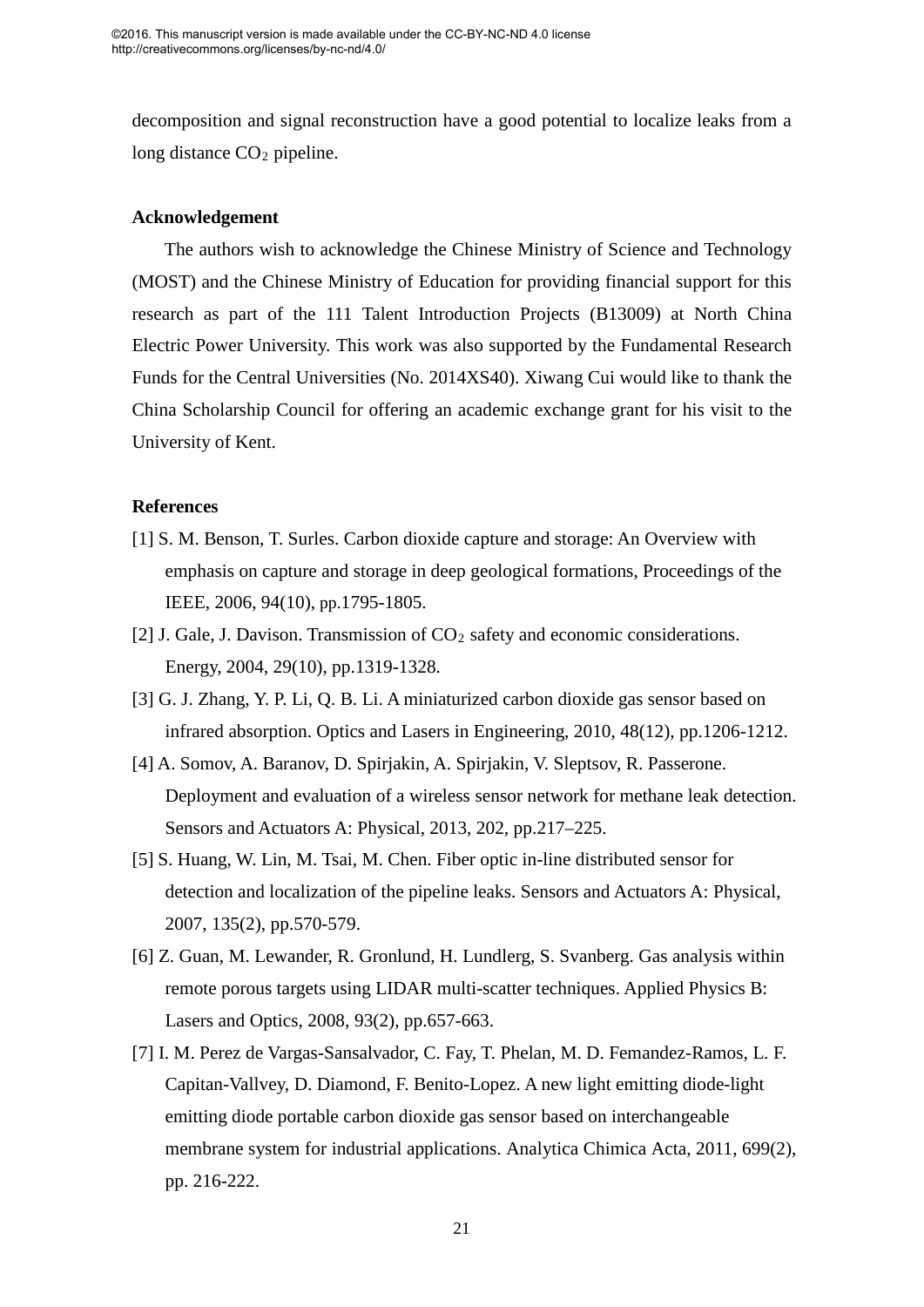- [8] J. A. Hogan, J. A. Shaw, R. L. Lawrence, J. L. Lewicki, L. M. Dobeck, L. H. Spangler. Detection of leaking  $CO<sub>2</sub>$  gas with vegetation reflectances measured by a low-cost multispectral imager. IEEE Journal of Selected Topics in Applied Earth Observations and Remote Sensing, 2012, 5(3), pp. 699-706.
- [9] P. Murvay, I. Silea. A survey on gas leak detection and localization techniques. Journal of Loss Prevention in the Process Industries, 2012, 25(6), pp. 966-973.
- [10] G. Zhang, Y. Li, Q. Li. A miniaturized carbon dioxide gas sensor based on infrared absorption. Optics and Lasers in Engineering, 2010, 48(12), pp. 1206-1212.
- [11] V. L. Kasyutich, P. A. Martin. A CO<sub>2</sub> sensor based upon a continuous-wave thermoelectrically-cooled quantum cascade laser. Sensors and Actuators B: Chemical, 2011, 157, pp. 635-640.
- [12] V. R. Lakkaraju, X. Zhou, M. E. Apple, A. Cunningham, L. M. Dobeck, K. Gullickson, L. H. Spangler. Studying the vegetation response to simulated leakage of sequestered CO2 using spectral vegetation indices. Ecological Informatics, 2010, 5(5), pp.379–389
- [13] S. J. Martin, G. C. Frye, J. J. Spates, M. A. Butler. Gas sensing with acoustic devices. IEEE Ultrasonics Symposium Proceedings, 1996, 1, pp. 423-434.
- [14] R. K. Miller, A. A. Pollock, D. J. Watts, J. M. Carlyle, A. N. Tafuri, J. J. Yezzi. A reference standard for the development of acoustic emission pipeline leak detection techniques. Non-Destructive Testing and Evaluation (NDT & E) International Journal, 1999, 32(1), pp. 1-8.
- [15] K. Adefila, Y. Yan. A compendium of  $CO<sub>2</sub>$  leakage detection and monitoring techniques in carbon capture and storage (CCS) pipelines. EUROCON, 2013 IEEE, pp. 1328-1335.
- [16] A. Mostafapour, S. Davoudi. Analysis of leakage in high pressure pipe using acoustic emission method. Applied Acoustics, 2013, 74, pp.335-342.
- [17] [On-line] Soundwel Technology, Acoustic emission technology application, [http://wenku.baidu.com/link?url=fDIrbgs2br4T4yOpuUPUjOCfruLJjt](http://wenku.baidu.com/link?url=fDIrbgs2br4T4yOpuUPUjOCfruLJjtMiBysC21TbD9a_1vkZGR2M5iDYHBrsJo-WmoZKl84idYjKiiBbStKiRqQSmLfAMtqjUC82G3xLAmW) [MiBysC21TbD9a\\_1vkZGR2M5iDYHBrsJo-WmoZKl84idYjKiiBbStKiRqQSmLf](http://wenku.baidu.com/link?url=fDIrbgs2br4T4yOpuUPUjOCfruLJjtMiBysC21TbD9a_1vkZGR2M5iDYHBrsJo-WmoZKl84idYjKiiBbStKiRqQSmLfAMtqjUC82G3xLAmW) [AMtqjUC82G3xLAmW.](http://wenku.baidu.com/link?url=fDIrbgs2br4T4yOpuUPUjOCfruLJjtMiBysC21TbD9a_1vkZGR2M5iDYHBrsJo-WmoZKl84idYjKiiBbStKiRqQSmLfAMtqjUC82G3xLAmW) Accessed 2015/3/24.
- [18] W. H. Prosser, K. E. Jackson, S. Kellas, B. T. Smith, J. Mckeon, A. Friedman. Advanced waveform-based acoustic emission detection of matrix cracking in composites. Materials Evaluation, 1995, 9, pp. 1052-1058.
- [19] P. Wilcox, M. Lowe, P. Cawley. The effect of dispersion on long-range inspection